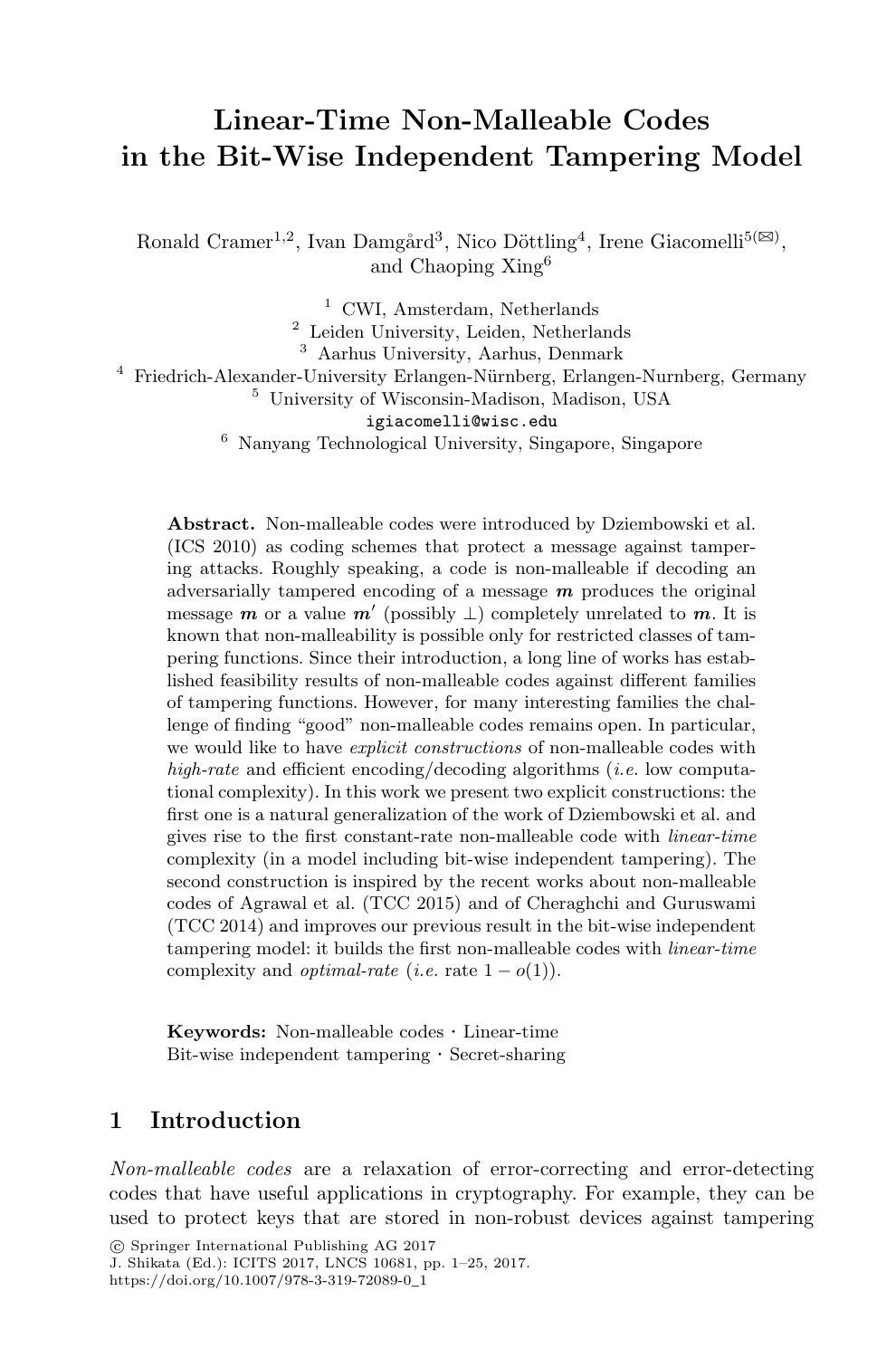attacks. Recently, they also found application to computational cryptography (*e.g.* construction of non-malleable commitments [\[7](#page-22-0)[,36](#page-24-0)] and domain extension for public-key encryption schemes [\[20,](#page-22-1)[21](#page-22-2)]). Roughly speaking, a coding scheme (Enc, Dec) is non-malleable with respect to the tampering function  $f$  if decoding  $f(\text{Enc}(m))$  produces the original message *m* or a value  $m'$  (possibly  $\perp$ ) completely unrelated to *m*. Moreover, the probability of which one of these two events happens is also independent of *m*. As an illustration of the notion, consider a key that is stored in a device. The adversary is able to tamper with the key and gets to see the effect of using the device with the tampered key inside. If the key was coded with a non-malleable code and is decoded before use, this attack becomes useless, as the key actually used after tampering is either unchanged or is unrelated to the original key.

Since a tampering function can always try to decode, modify the message, and encode again, it is clear that non-malleable codes are impossible without restrictions on the tampering function. We therefore restrict the adversary to using functions from a specific class  $\mathcal F$ . In this case, we say that we have a non-malleable code with respect to the family  $\mathcal F$ . For example, if the encoding is made by n symbols from a finite field  $\mathbb{F}$ , then we can restrict the tampering function to be a function with n independent components  $(f_1, \ldots, f_n)$  (symbol-wise independent tampering, or bit-wise independent tampering if  $\mathbb{F} = \{0, 1\}$ . Other important features of the coding scheme are the rate and the computational complexity<sup>[1](#page-1-0)</sup>.

Non-malleable codes were introduced in 2010 by Dziembowski et al. [\[30\]](#page-23-0). Previously, Cramer et al. [\[24](#page-23-1)] introduced the notion of "Algebraic Manipulation Detection" (AMD) codes. Such codes guarantee error-detection with respect to the family of additive tampering functions. Since 2010, a line of works has established increasingly stronger results concerning the feasibility of non-malleable codes against different families of tampering functions. However, for many interesting families the challenge of finding "good" non-malleable codes remains open. In particular, we would like to have *explicit* constructions of non-malleable codes with *high rate* and efficient encoding/decoding algorithm (*i.e. low computational complexity*).

This paper follows this research direction studying the following natural question: can we achieve the optimal properties of linear-time complexity and rate approaching 1 simultaneously (via an explicit constriction)? This is not known, even for the restricted case of bit-wise independent tampering, and even if we only ask for linear-time complexity<sup>[2](#page-1-1)</sup>.

Many of the known constructions of non-malleable codes (see for example [\[7](#page-22-0),[8,](#page-22-3)[15](#page-22-4)[,17](#page-22-5)[,30](#page-23-0)]) use *linear secret-sharing schemes* (LSSS) as one of the main

<span id="page-1-0"></span><sup>&</sup>lt;sup>1</sup> The rate of the coding scheme ( $Enc, Dec$ ) is the quotient of the length of the message *m* over the length of its encoding  $Enc(m)$ . The computational complexity of the scheme is maximum of the computational complexities of the two algorithm Enc and Dec in function of the length of *m*.

<span id="page-1-1"></span><sup>2</sup> Determining which cryptographic primitives can be instantiated in linear-time is an interesting and challenging program started by Ishai et al. in [\[37\]](#page-24-1).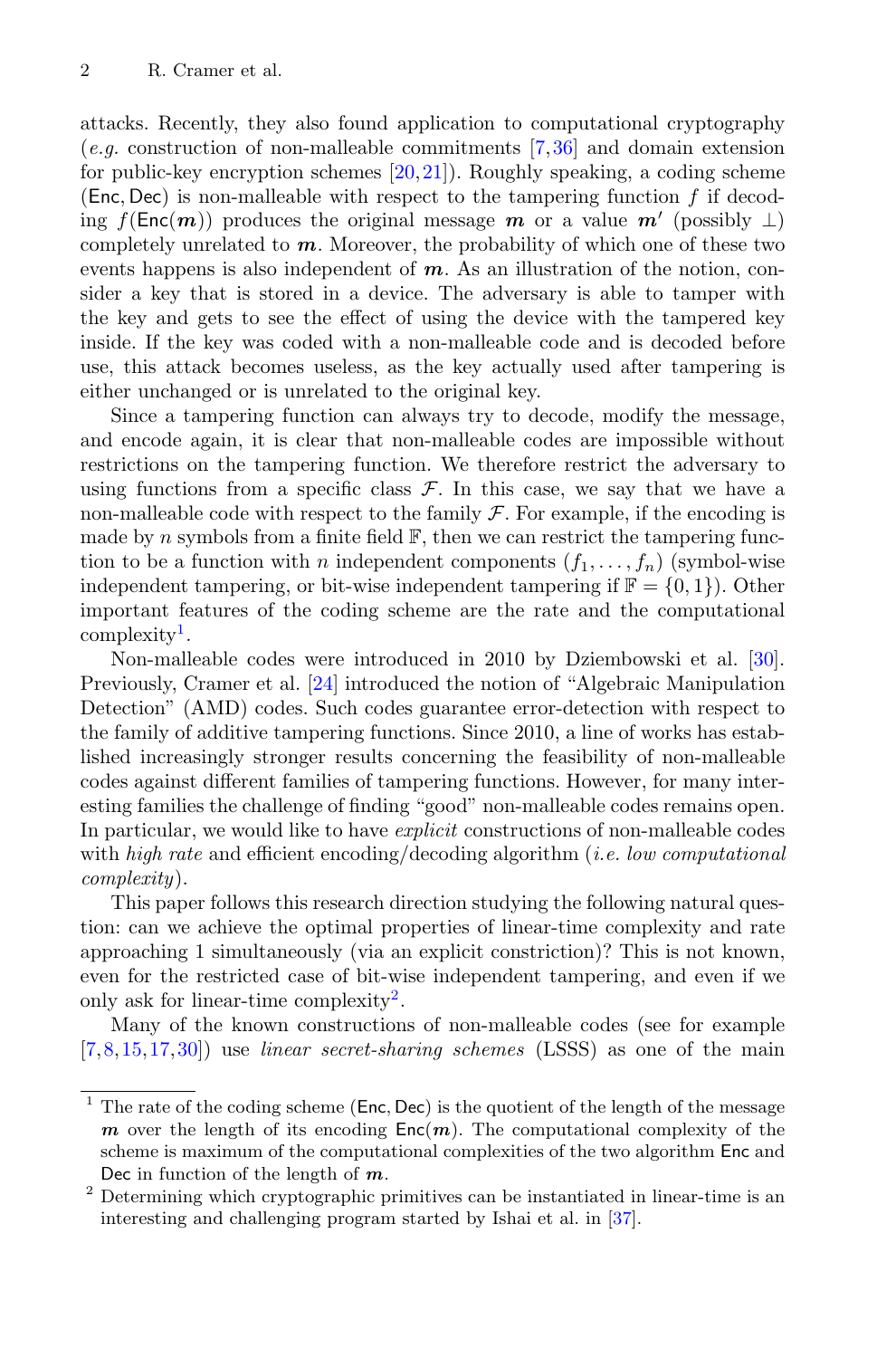building blocks. This holds also for the constructions presented in this paper. Roughly speaking, a secret-sharing scheme is a randomised algorithm that encodes a message *m* as a longer vector *s* such that *m* can be computed from large enough sets of entries in *s*, while smaller set give no information about *m*. LSSS with extra properties (uniformity and distance) are used already by Dziembowski et al. in [\[30\]](#page-23-0) where they introduce and motivate the formal notion of non-malleable codes and also construct the first family of non-malleable codes in the bit-wise independent tampering model. The computational complexity of the code is quadratic in the size of the input length. Secondly, via the probabilistic method they show that for any family  $\mathcal F$  of tampering functions such that  $|\mathcal{F}| < 2^{2^{2^{n}}}\text{ for some constant }\alpha < 1$  (*n* is the length of the encoding) there exist constant-rate non-malleable codes with respect to  $\mathcal{F}$ . In this case, the description of the code is of exponential size, thus the encoding and decoding algorithms are inefficient. More recently, Cheraghchi and Guruswami [\[14](#page-22-6)[,16](#page-22-7)] prove that for this kind of families the optimal rate is  $1 - \alpha$ ; they construct non-malleable codes approaching this rate. Again, the construction is non-explicit and gives rise to inefficient codes. For families of single exponential size, *i.e.*  $|\mathcal{F}| \leq 2^{p(n)}$ for some polynomial p, efficient (*i.e.* polynomial time) non-malleable codes were constructed in [\[33\]](#page-23-2). This construction is also randomized, *i.e.* the construction succeeds with overwhelming probability in providing non-malleable codes achieving optimal rate  $1 - o(1)$ . On the other hand, in [\[15\]](#page-22-4) an explicit (deterministic) construction of non-malleable codes with rate arbitrarily close to 1 in the bit-wise independent tampering model is given. The construction is based on the concatenation of a linear error-correcting secret-sharing scheme of rate close to 1 and a constant-size non-malleable code. This construction is instantiated using Reed-Solomon codes and has thus computational complexity at least  $O(n \text{ polylog}(n))$ (super-linear).

In [\[38](#page-24-2)], Jafargholi and Wichs introduce *tamper-detection codes* (TD) and use them together with leakage-resilient codes [\[27](#page-23-3)] to construct non-malleable codes that achieve optimal rate when  $|\mathcal{F}| \leq 2^{2^{\alpha n}}$  and efficient encoding and decoding when  $|\mathcal{F}| < 2^{p(n)}$ .

*Our Contribution.* In this paper, we study the above question and achieve positive results. In the first part of our work, we push forward the idea of using linear secret sharing, and show that when the family of tampering functions has a clear structure (as in the symbol-wise independent tampering model), then simple constructions based on LSSS can achieve good results: we get constantrate non-malleable codes with optimal computational complexity  $O(k)$ , where  $k$  is the length of the input message. To obtain this, we also use known results about linear-time encodable error-correcting codes and linear-time computable universal hash functions [\[28](#page-23-4)[,37](#page-24-1)].

Building on the first result, we then achieve both linear-time complexity and optimal rate, that is rate  $1 - o(1)$ , for non-malleable codes in the bit-wise independent tampering model. It is instructive to observe that optimal-rate nonmalleable codes with superlinear time complexity were constructed in [\[8](#page-22-3),[15\]](#page-22-4),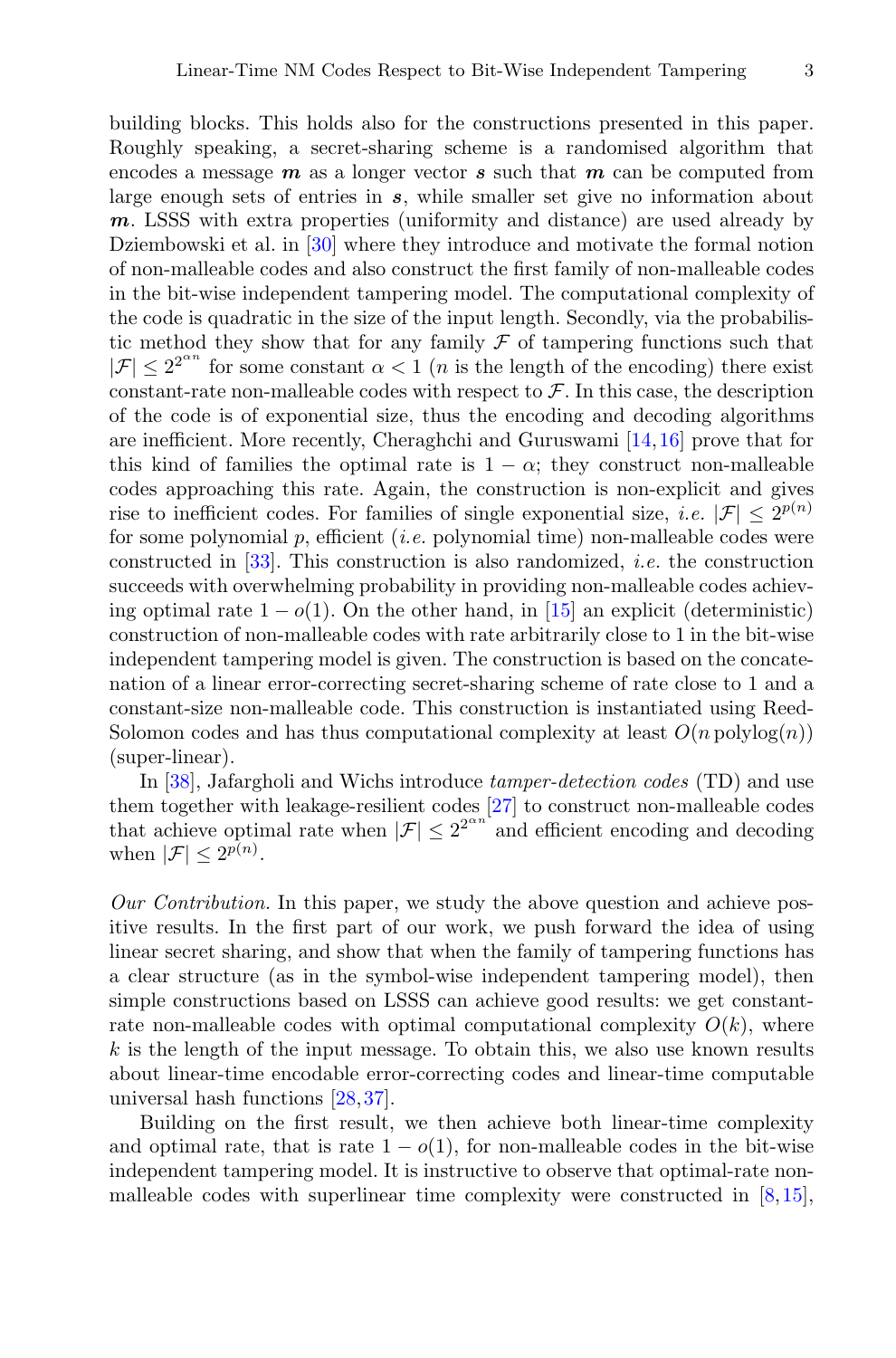and that these codes are based on secret sharing schemes with (relatively) large privacy and reconstruction thresholds. The problem we face is that there are no constructions of linear secret sharing schemes with linear-time complexity for the required parameter range<sup>[3](#page-3-0)</sup>. We therefore propose a novel construction which is based on slightly weaker primitives which can be instantiated for the rate  $1 - o(1)$  and linear-time complexity regime.

*Overview of our Constructions.* As mentioned, we present two deterministic constructions for linear-time non-malleable codes: Construction 1 can be seen as a generalization of the original construction of [\[30](#page-23-0)] and gives rise to the first linear-time non-malleable codes with constant rate in the symbol-wise independent tampering model. More generally, we prove that given a family of TD codes with any computational complexity and rate, it is possible to explicitly construct a family of non-malleable codes with constant rate and linear-time complexity. The other ingredients of this first construction are constant-rate AMD codes and constant-rate LSSS with good privacy (but where one needs almost all shares to reconstruct). We present linear-time instantiations of both these primitives using the results of [\[28\]](#page-23-4). Construction 1 encodes a message *m* with three sequential steps: first *m* is encoded with an AMD code, then the result is shared by a LSSS with privacy and finally each share is encoded by a tamper-detection code (see Fig. [1\)](#page-3-1).

<sup>F</sup><sup>k</sup> AMD −−−−−→ <sup>F</sup>Θ(k) LSSS −−−−−→ (<sup>F</sup> ) m componet-wise TD −−−−−−−−−−−−→ (<sup>F</sup> ) *m* −−−−−→ *m* −−−−−→ *s* (*s*1*,..., <sup>s</sup>*m) (*c*1*,..., <sup>c</sup>*m)

<span id="page-3-1"></span>**Fig. 1.** The encoding algorithm of Construction 1 ( $m = \Theta(k)$  and  $\ell$  constant).

In particular, in Construction 1 if the tamper-detection code is secure against the family of tampering functions  $\mathcal F$  with constant error, then the resulting code is non-malleable with respect to the family  $\mathcal{F}^+$  of functions of the form  $(f_1, \ldots, f_m)$  where each  $f_i$  is a function from  $\mathcal{F}$ , a constant function or the identity and it has error negligible in the length of the input. Hence, depending on how one instantiates the components of the construction, one can handle more general tampering models than bit-wise<sup>[4](#page-3-2)</sup>. A key point for the efficiency is that the shares produced by the LSSS used are of constant size. This implies that applying the tamper-detection code to all the shares results only in a constant overhead for the computational complexity.

<span id="page-3-0"></span><sup>&</sup>lt;sup>3</sup> A Monte-Carlo construction by Cramer et al. [\[22](#page-23-5)] can be instantiated for a parameter range where the rate of the secret sharing scheme is bounded away from 1 by a constant, but not for rate approaching 1.

<span id="page-3-2"></span><sup>4</sup> The concrete instantiation we give in Corollary [3](#page-14-0) leads to bit-wise independent tampering.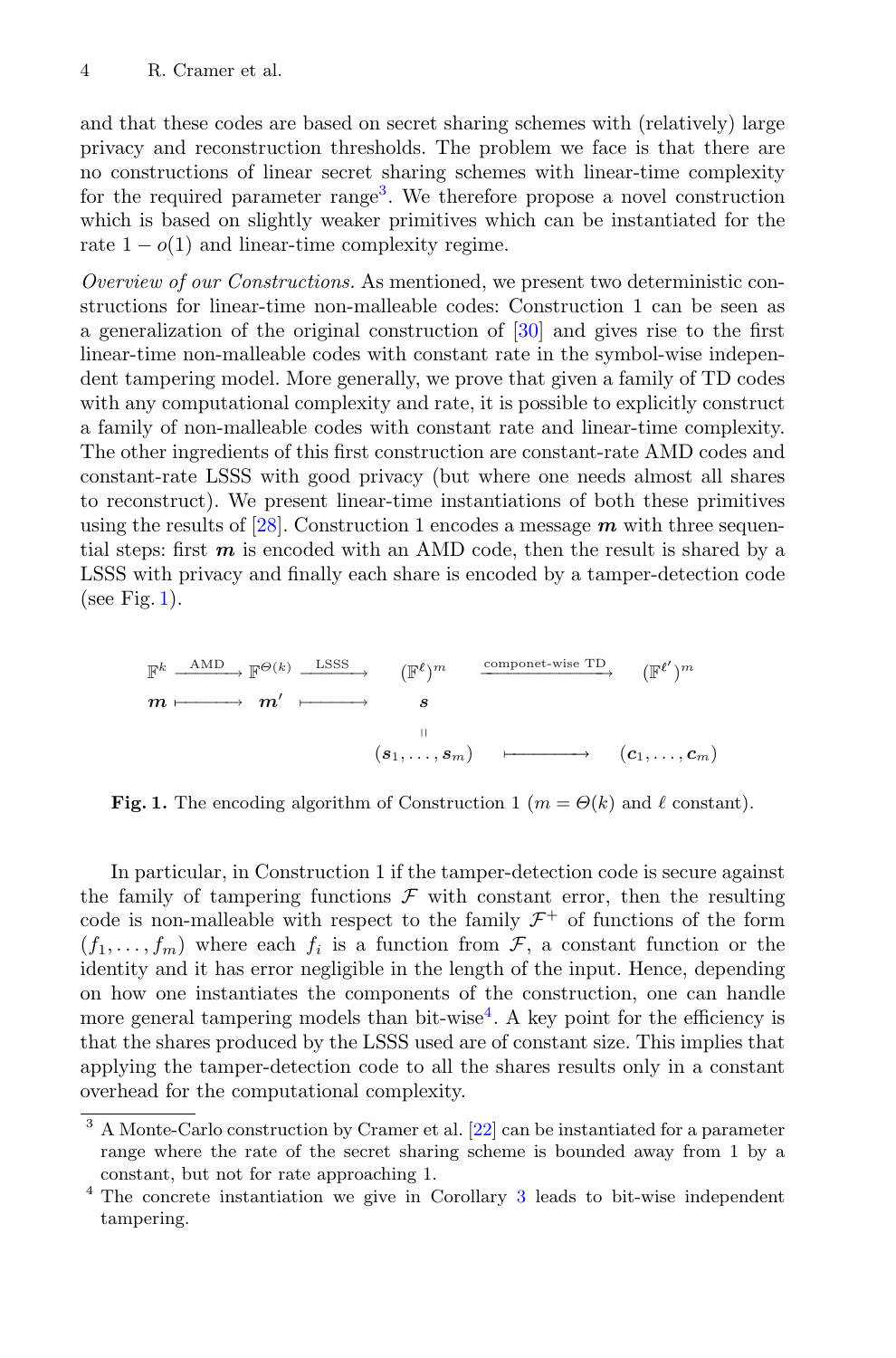With Construction 2, we achieve linear-time non-malleable codes with optimal rate approaching 1, still with an explicit (deterministic) construction. The most efficient constructions of optimal rate non-malleable codes in the bit-wise independent tampering model are from [\[8](#page-22-3)[,15](#page-22-4)]. Both these constructions require a secret sharing scheme with good privacy and non-trivial reconstruction threshold. Together with the rate close to 1 constraint, these are challenging features to achieve in linear-time. In our construction, we also use a secret-sharing scheme with rate close to 1, but we do not require any reconstruction property for this scheme. Instead, we combine the sharing scheme with two other tailored primitives, each implementable in linear-time, and a short constant-rate non-malleable code. The modular design of our construction makes the security proof much simpler and more intuitive than previous constructions: each primitive takes care of a specific property needed to prove non-malleability. The encoding is done in the following way: first the input message is shared with a sharing scheme that has rate  $1 - o(1)$  and *t*-uniformity (that is, if *s* is the share vector of *m*, then each set of t components of **s** are distributed uniformly on  $\mathbb{F}^t$ ). Then we use the two tailored primitives: first, a keyed almost universal function is used to compute the first hash of  $s, h_k(s)$ . Second, we compute short deterministic hash Comp(*s*), using a new primitive that we call a *compressor*. This compressed value  $Comp(s)$  comes with the guaranty of having high entropy. The two hash values and the key for the almost universal hash function can be thought of as an "authentication tag" of *m*. The final encoding is given by the share vector *s* and a non-malleable encoding of this tag, this encoding does not have to be high-rate nor linear-time (see Fig. [2\)](#page-4-0).

$$
\mathbb{F}^{k} \xrightarrow{\text{sharp}} \mathbb{F}^{k+o(k)} \xrightarrow{\text{hashing}} \mathbb{F}^{k+o(k)} \times \mathbb{F}^{o(k)} \times \mathbb{F}^{o(k)} \xrightarrow{\text{short NM}} \mathbb{F}^{k+o(k)} \times \mathbb{F}^{o(k)}
$$
\n
$$
m \longmapsto s \xrightarrow{\qquad} (s, h_k(s), \text{Comp}(s))
$$
\n
$$
\xrightarrow{\qquad \qquad} (s, h, c) \xrightarrow{\qquad \qquad} (s, \text{NM}(k, h, c))
$$

<span id="page-4-0"></span>**Fig. 2.** The encoding algorithm of Construction 2.

*More related work.* Bit-wise independent tampering functions act on each bit of the encoding independently. In the more general, C-split state model the encoding is partitioned into  $C$  blocks  $(C$  is a constant) and each block can be tampered arbitrarily but independently of the others blocks (*e.g.* [\[18\]](#page-22-8)). For  $C = 10$ , an efficient and explicit construction of constant rate non-malleable codes was given in [\[13](#page-22-9)]. Several results can be found in the literature when  $C = 2$ (split-state model)  $[3-5, 15, 29, 32, 40, 41]$  $[3-5, 15, 29, 32, 40, 41]$  $[3-5, 15, 29, 32, 40, 41]$  $[3-5, 15, 29, 32, 40, 41]$  $[3-5, 15, 29, 32, 40, 41]$  $[3-5, 15, 29, 32, 40, 41]$ . In [\[41](#page-24-4)] the non-malleability property is guaranteed only against computationally bounded adversaries, while the scheme proposed by [\[29\]](#page-23-6) is secure in the information-theoretic setting, but it can encode only 1-bit messages. The first explicit construction of non-malleable codes with information-theoretic security and message space larger than  $\{0, 1\}$  in the splitstate model was proposed in  $[4]$  $[4]$  and have rate polynomially small  $(k$ -bit strings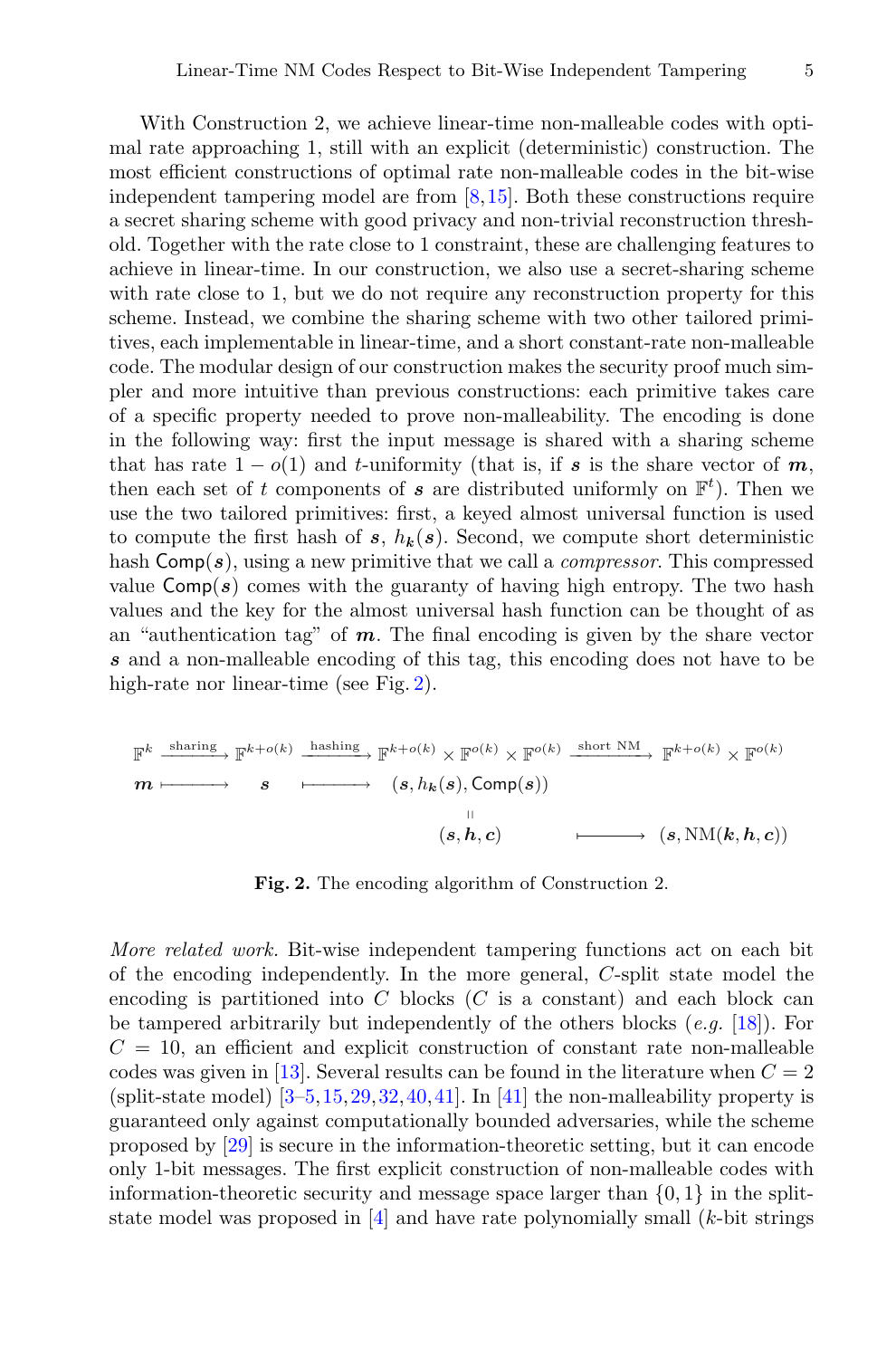are encoded into codewords of length  $\approx k^7$ ). This result was recently improved in [\[2](#page-21-3)], where the codeword length is decreased to  $O(k^5)$ . In 2015, Aggarwal et al. [\[3](#page-21-0)] constructed the first explicit non-malleable codes in the split state model achieving constant-rate. Rate approaching to 1 is achieved in  $[1,39]$  $[1,39]$  $[1,39]$  in the computational setting.

In [\[7,](#page-22-0)[8\]](#page-22-3), Agrawal et al. construct explicit and non-malleable codes which are simultaneously resilient against bit-wise independent tampering and permutations. [\[7](#page-22-0)] gets optimal rate, but has super-linear computational complexity. In [\[9](#page-22-10)] constant-rate and explicit non-malleable codes with respect to the family of functions  $f : \{0,1\}^n \to \{0,1\}^n$  such that any output bit depends only on  $n^{\delta}$  input bits  $(0 \leq \delta \leq 1 \text{ constant})$ . Finally, notice that many variants of non-malleable codes have been introduced in the literature: *e.g.* continuous non-malleable codes [\[6,](#page-21-5)[12](#page-22-11)[,32](#page-23-7),[38\]](#page-24-2), leakage-resilient non-malleable codes [\[5](#page-21-1)[,31,](#page-23-8)[41\]](#page-24-4), block-wise non-malleable codes  $[10,35]$  $[10,35]$  and local non-malleable codes  $[11,25,26]$  $[11,25,26]$  $[11,25,26]$ .

*Structure of the paper:* In Sect. [2,](#page-5-0) we fix the notation and give the basic definitions we need further on in the paper. In Sect. [3](#page-8-0) first we give linear-time construction for AMD codes and LSSS with privacy, then we present Construction 1 in general and finally, we instantiate it for the binary case (bit-wise independent tampering model). Section [4](#page-14-1) is also divided in two parts: in the first one we define and instantiate the primitives that are necessary for Construction 2; the latter is described in the second part of the section together with its instantiation in the bit-wise independent tampering model.

### <span id="page-5-0"></span>**2 Preliminaries**

For an integer n, we write  $[n] = \{1, 2, ..., n\}$  and, given  $A \subseteq [n]$ ,  $|A|$  denotes the cardinality of A, while  $A^c$  indicates the complement set of A, i.e.  $A^c =$  $[n] \setminus A$ . With the notation  $(z_1,..., z_n)$  we indicate an element of the *n*-times cartesian product of  $\mathbb{F}^{\ell}$ , where  $\mathbb F$  is a finite field of cardinality q and  $\ell$  is a positive integer. Given  $\mathbf{z} = (\mathbf{z}_1, \dots, \mathbf{z}_n) \in (\mathbb{F}^{\ell})^n$  and a subset  $A \subseteq [n]$ , we will use  $\mathbf{z}_A$ to denote the vector  $(z_i)_{i\in A} \in (\mathbb{F}^{\ell})^{|A|}$ . Given two vectors  $z = (z_1, \ldots, z_n), v =$  $(v_1,\ldots,v_n) \in (\mathbb{F}^{\ell})^n$ , the *generalized Hamming Distance* between **z** and **v** is defined by  $d_{\text{Ham}}^{\ell}(z, v) = |\{i \in [n] \mid z_i \neq v_i\}|$ . If Alg is an algorithm (randomized<br>or not) that takes as input a value from  $\mathbb{F}^n$ , then the computational complexity or not) that takes as input a value from  $\mathbb{F}^n$ , then the computational complexity of Alg is the number of field elementary operations that Alg executes to compute the output. We indicate with id the identity function. We say that a function  $\varepsilon$  is *negligible* in  $n(\varepsilon(n) = negl(n))$  if for every polynomial p there exists a constant c such that  $\varepsilon(n) < \frac{1}{p(n)}$  when  $n > c$ . For a random variable X, the notation  $v \leftarrow X$  denotes that v is sampled randomly according to X. For a set  $S, v \leftarrow S$ denotes that  $v$  is sampled uniformly at random from  $S$ . Given two random variables X and Y with finite range S, the *statistical distance* between X and Y is defined as  $SD(X, Y) = \frac{1}{2} \sum_{i \in S} |Pr[X = i] - Pr[Y = i]|$ . Let  $X = (X_1, \ldots, X_n)$ be a random variable with range  $S<sup>n</sup>$  and t be a positive integer less or equal to *n*. We say that X is *t*-wise independent if for any  $A = \{i_1, \ldots, i_t\}$  subset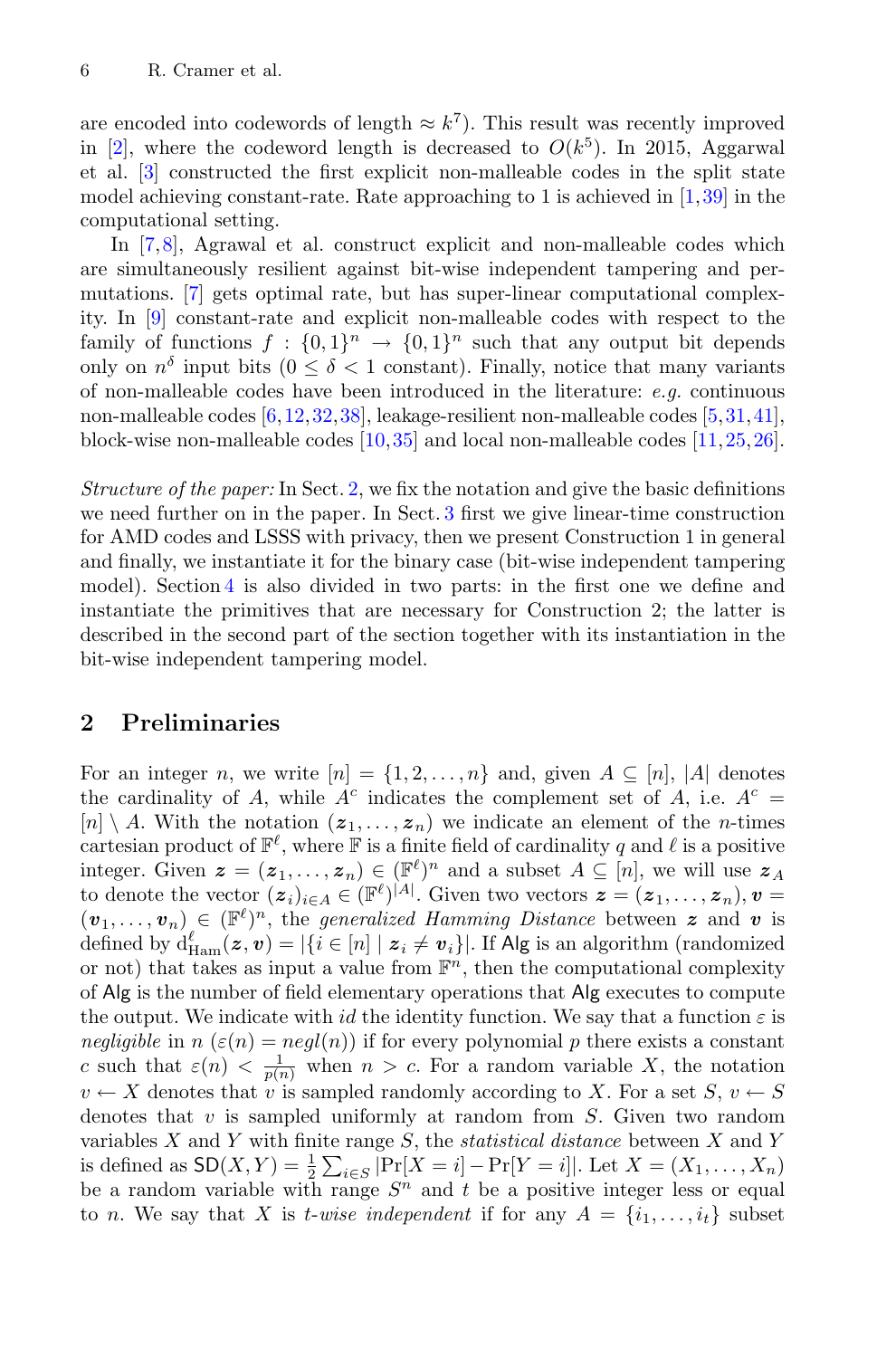of [n] of cardinality t and for any vector  $\mathbf{b} = (\mathbf{b}_1, \dots, \mathbf{b}_t) \in S^t$ , it holds that  $\Pr[X_A = b] = \prod_{j=1}^t \Pr[X_{i_j} = b_j]$ . We say that X is *t-wise uniform* on  $S^n$  if for any  $A \subseteq [n]$  of cardinality  $t, X_A$  has the uniform distribution on  $S^t$ . If  $t = n$  we simply say that X is an uniform random variable on  $S<sup>n</sup>$ .

#### **2.1 Tamper-Detection and Non-Malleability**

Let  $\mathbb F$  be a finite field and n,  $\ell$ , k be positive integers. An  $\ell$ -folded n-code over **F** is a non-empty subset C of  $(\mathbb{F}^{\ell})^n$ ; we will refer to n as the length of the code. Given a set  $A \subseteq [n]$ , with the notation  $\mathcal{C}_A$  we indicate the set  $\{c_A \mid c \in \mathcal{C}\}\$ . If  $\psi: \mathcal{C} \to \mathbb{F}^k$  is a regular function, the pair  $(\mathcal{C}, \psi)$  is called  $\ell$ -folded  $(n, k)$ -*coding scheme*. The rate of a scheme is the ratio  $k/\ell n$ . If  $\mathbb{F} = \{0, 1\}$ , the scheme is called binary. When  $\ell = 1$ , we simply call it  $(n, k)$ -coding scheme. If C is a vector space over F, then the code is called *linear*. The dimension of a linear code is its dimension as vector space over F. Moreover, if the map  $\psi$  is an F-linear map, also the scheme  $(C, \psi)$  is called linear.

*Remark 1.* Given an  $\ell$ -folded  $(n, k)$ -coding scheme  $(\mathcal{C}, \psi)$ , any randomized algorithm Enc :  $\mathbb{F}^k \to \mathcal{C}$  that on input  $m \in \mathbb{F}^k$  outputs  $c \in \psi^{-1}(\{m\})$  selected uniformly at random is called *encoding algorithm*. On the other side, *decoding algorithm* is the name used for the deterministic algorithm Dec :  $(\mathbb{F}^{\ell})^n \to \mathbb{F}^k \cup \{\perp\}$ that maps *c* to  $m = \psi(c) \in \mathbb{F}^k$  if  $c \in \mathcal{C}$  and to  $\perp$  otherwise. For convenience<sup>[5](#page-6-0)</sup>, in the following we will always identify a coding scheme  $(\mathcal{C}, \psi)$  with the pair (Enc, Dec).

While keeping F fixed, we will assume throughout that  $n = n(k)$ . The computational complexity (as a function of  $k$ ) of a coding scheme is the maximum taken over the computational complexities of Enc and Dec, respectively. We say that a coding scheme is *linear-time* if both Enc and Dec have complexity  $O(k)$ .

Let (Enc, Dec) be an  $\ell$ -folded  $(n, k)$ -coding scheme over F. Given an encoding  $c \leftarrow \text{Enc}(m)$  for the message  $m \in \mathbb{F}^k$ , tampering with *c* can be represented by considering a function  $f : (\mathbb{F}^{\ell})^n \to (\mathbb{F}^{\ell})^n$  that modifies the encoding *c* in  $\tilde{\mathbf{c}} = f(\mathbf{c})$ . The output of Dec( $\tilde{\mathbf{c}}$ ) now depends on the original message *m* and also on the tampering function  $f$ . To represent this, we consider the following random variable  $\operatorname{Real}_{f}^{\mathbf{m}}$ .

$$
\text{Real}_{f}^{m} = \begin{cases} \text{sample } c \leftarrow \text{Enc}(m); \\ \text{compute } \tilde{c} = f(c); \\ \text{output } \tilde{m} = \text{Dec}(\tilde{c}); \end{cases}
$$

A simple but strong property that we can ask for is that the coding scheme is able to detect with overwhelming probability the tampering caused by all the functions f from a specific family  $\mathcal{F}$ .

<span id="page-6-0"></span><sup>5</sup> The two definitions are equivalent. Given the pair (Enc, Dec) such that for any *<sup>m</sup>* it holds  $Pr[Dec(Enc(m)) = m] = 1$ , define C as the image of Enc in  $(\mathbb{F}^{\ell})^n$  and  $\psi$  as the map Dec restricted to C.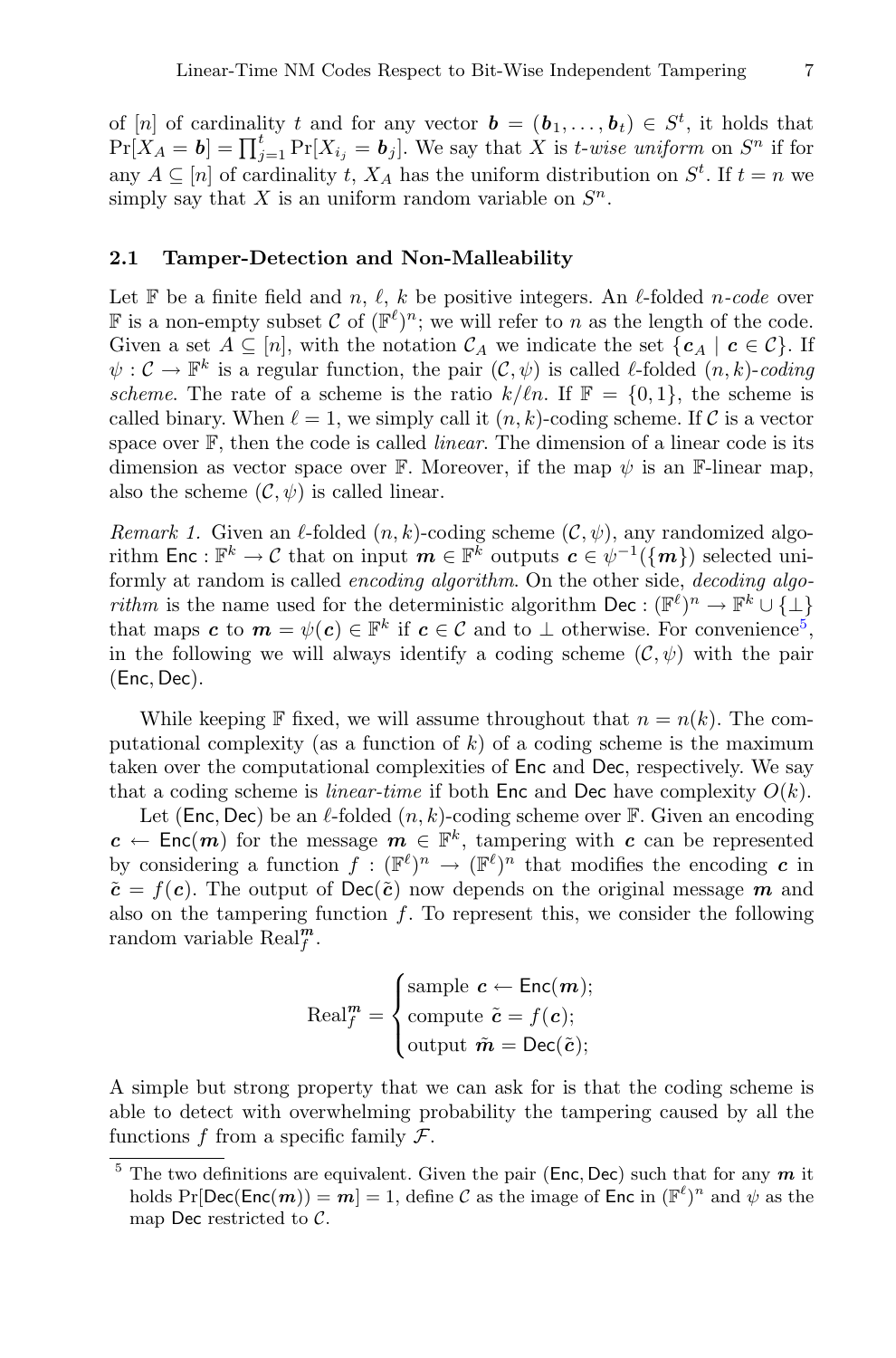**Definition 1 (TD Code**, [\[38](#page-24-2)]). *Given a family*  $\mathcal F$  *of functions over*  $(\mathbb{F}^{\ell})^n$ *, an l*-folded  $(n, k)$ -tamper detection code with respect to  $\mathcal F$  and with error  $\epsilon$  is an  $(n, k)$ -coding scheme such that  $Pr[Real_f^m \neq \bot] \leq \epsilon$ ,  $\forall m \in \mathbb{F}^k$  and  $\forall f \in \mathcal{F}$ .

For example, any error-correcting code from coding theory with minimal distance d is a TD code with respect to the family  $\mathcal{F}_{dist}$  of functions that modify less than d components in the input vector (*i.e.*  $d_{\text{Ham}}^{\ell}(f(\boldsymbol{x}), \boldsymbol{x}) < d$ ). The name *algebraic manipulation detection* (*AMD*) *code*, introduced by [\[24\]](#page-23-1), is used for TD codes with respect to the family  $\mathcal{F}_{amd}$  of additive tampering functions. That is, functions of the form  $f_e(\mathbf{x}) = \mathbf{x} + \mathbf{e}$  where the vector  $\mathbf{e}$  is a non-zero constant vector independent of *x*.

Unfortunately, tampering detection can not be achieved for many natural families. For example, consider the family  $\mathcal{F}_{const}$  of all constant functions  $f_c(\mathbf{x}) = c$  for  $c \in (\mathbb{F}^{\ell})^n$ ; if *c* is a valid encoding, then  $\Pr[\text{Real}_{f_c}^m \neq \perp] = 1$  for all  $m \in \mathbb{F}^k$ . In order to be able to consider larger families of tampering functions, the definition of tampering detection needs to be relaxed. Instead of asking that the tampering is detected, we can ask that the result of the tampering action is independent of the original message. This property, called non-malleability is weaker than tampering-detection, nevertheless it offers enough protection against tampering attacks: an adversary that actively modifies encoded data can not control the practical effect of his action on the encoded message.

<span id="page-7-0"></span>**Definition 2 (NM Code,**  $[30]$ ). *An*  $\ell$ -folded  $(n, k)$ -coding scheme (Enc, Dec) *is said to be* non-malleable *with respect to a family*  $\mathcal F$  *with error*  $\epsilon$  *if the following holds for any*  $f \in \mathcal{F}$ *. There exists a random variable*  $D_f$  *on*  $\mathbb{F}^k \cup \{\perp, \text{same}\}$  *such that, given*

$$
\text{Ideal}_{f}^{m} = \begin{cases} \text{sample } m^{*} \leftarrow D_{f}; \\ \text{if } m^{*} = same \\ \text{otherwise } m' = m^{*}; \\ \text{output } m'; \end{cases}
$$

*then*  $\text{SD}(\text{Real}_f^m, \text{Ideal}_f^m) \leq \epsilon$  *for any*  $m \in \mathbb{F}^k$ *.* 

In the rest of the paper we will mainly consider the family of *symbolwise independent tampering* functions. That is, if the encoding has the form  $c = (c_1, \ldots, c_n) \in (\mathbb{F}^{\ell})^n$ , then each component  $c_i$  can be modified arbitrarily but independently of the values of the others components. We will use the following notation:  $\mathcal{F}_{\ell,n}^q = \{f = (f_1,\ldots,f_n) \mid f_i : \mathbb{F}^{\ell} \to \mathbb{F}^{\ell}\}\$  and  $f(c)=(f_1(c_1),\ldots,f_n(c_n)).$  Let q be the cardinality of the field F, note that if  $q = 2$  and  $\ell = 1, \mathcal{F}_{1,n}^2$  is the family considered in the *bit-wise independent tampering* model.

#### **2.2 Secret-Sharing**

Suppose that (Enc, Dec) is an  $\ell$ -folded  $(n, k)$ -coding scheme over F. Let  $t, r$  be positive integers.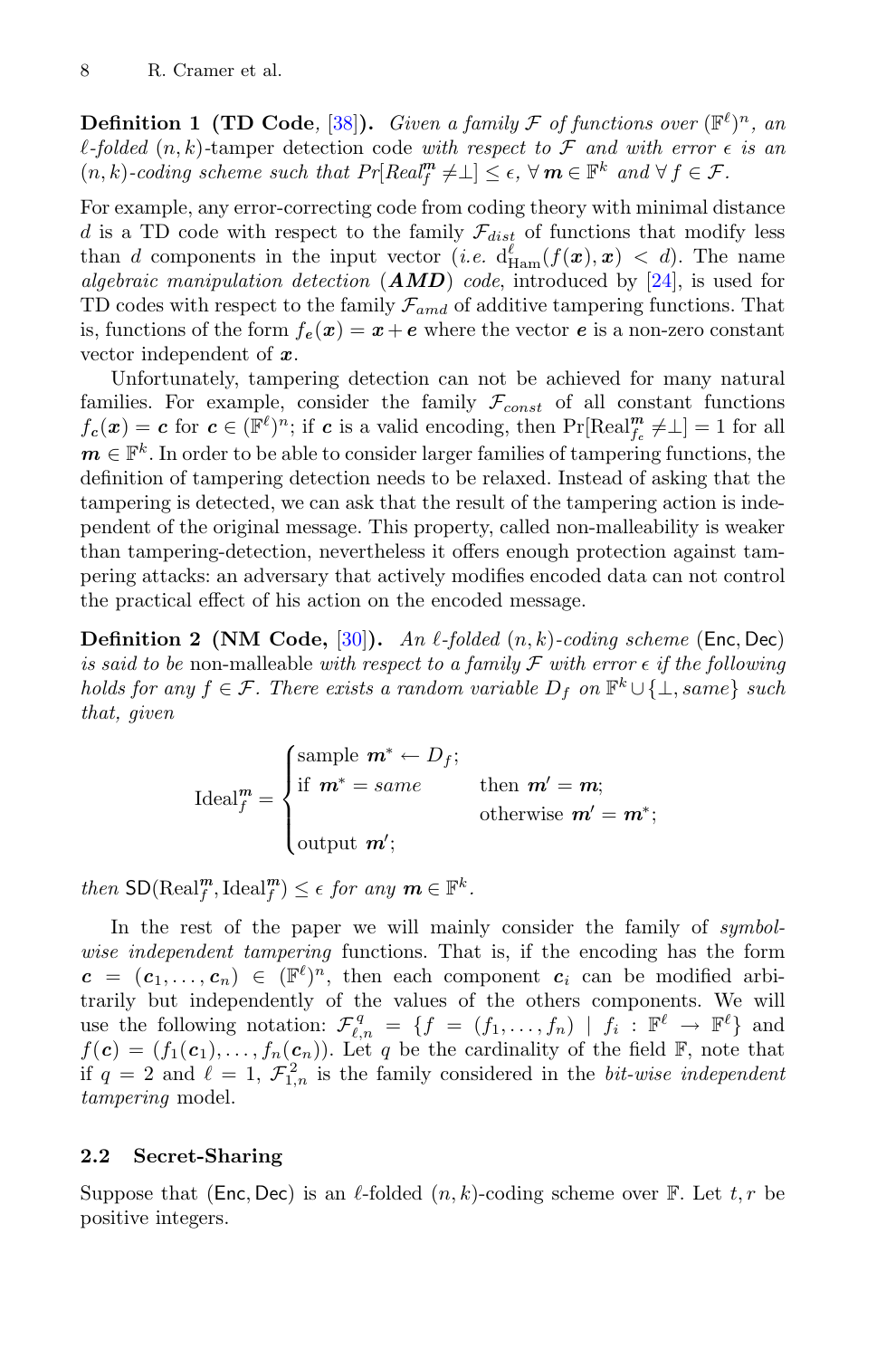**Definition 3.** (Enc, Dec) *has* <sup>t</sup>*-*privacy *if the following holds for each set*  $A \subset [n]$  of  $\mathbb{F}^{\ell}$ -coordinates with  $|A| = t$ . For each  $m, m' \in \mathbb{F}^k$ , the distrib*utions of*  $(\text{Enc}(m))_A$  *and*  $(\text{Enc}(m'))_A$  *on*  $(\mathbb{F}^{\ell})^t$  *are identical. The scheme has*<br>*t*-uniformity *if these distributions are the uniform ones on*  $(\mathbb{F}^{\ell})^t$  (**Fnc** Dec) has t-uniformity *if these distributions are the uniform ones on*  $(\mathbb{F}^{\ell})^t$ . (Enc, Dec) *has*<br>*r*-reconstruction *if the following holds for each set A*  $\subset$  [n] of  $\mathbb{F}^{\ell}$ -coordinates with *r*-reconstruction *if the following holds for each set*  $A \subset [n]$  *of*  $\mathbb{F}^{\ell}$ -coordinates with  $|A| = r$ *. If*  $c, c' \in C$  *satisfy*  $c_A = c'_A$ *, then*  $\text{Dec}(c) = \text{Dec}(c')$ *.* 

<span id="page-8-1"></span>Note that any scheme has *n*-reconstruction. Moreover, if the coding scheme has r-reconstruction and t-privacy, then  $t < r$ .

*Remark 2.* Given an  $\ell$ -folded linear  $(n, k)$ -coding scheme, it is easy to prove that t-privacy and t-uniformity are equivalent to the following conditions, respectively.

- (t-privacy) for each set  $A \subseteq [n]$  of  $\mathbb{F}^{\ell}$ -coordinates with  $|A| = t$ , the map that maps  $c$  in  $\mathcal C$  to the pair (Dec( $c$ ),  $c_A$ ) is surjective;
- (*t*-uniformity) the same condition as before holds and moreover  $C_A = (\mathbb{F}^{\ell})^t$ .

**Definition 4 (LSSS).** An  $\ell$ -folded  $(n, t, r, k)$ -secret-sharing scheme *over*  $\mathbb{F}$ *(with uniformity) is an*  $\ell$ *-folded*  $(n, k)$ -coding scheme over  $\mathbb{F}$  with t-privacy (t*uniformity) and* r*-reconstruction. If the coding scheme is linear then we call it* linear *secret-sharing scheme (LSSS).*

Notice that in the existing literature, the algorithms Enc and Dec of a secretsharing scheme are often indicated with the notation Sh (*sharing algorithm*) and Rec (*reconstruction algorithm*), respectively. Moreover, if  $c \leftarrow Sh(m)$ , then *c* is called share vector. Later on in the paper we will use this notation.

In this work, we will use secret-sharing schemes with different parameters and properties as building blocks for constructing efficient NM codes. In particular, for Construction 1 we are interested in the following aspect: what happens if the reconstruction algorithm of a t-private LSSS is applied to a share vector where at most t components have been tampered arbitrarily but independently from the others. The answer is stated in the next lemma (proof in [\[23](#page-23-12)]).

<span id="page-8-2"></span>**Lemma 1.** *Let* (Sh, Rec) *be a t-private*  $\ell$ -folded  $(n, k)$ -*LSSS. Fix a set*  $A \subseteq [n]$  *of*  $\mathbb{F}^{\ell}$ -coordinates with  $|A| \leq t$  and an (eventually randomized) function  $g: (\mathbb{F}^{\ell})^n \to$  $(\mathbb{F}^{\ell})^n$  *with the following properties. For any*  $\mathbf{s} \in (\mathbb{F}^{\ell})^n$ ,  $(g(\mathbf{s}))_{A^c} = s_{A^c}$  *and*  $(g(s))_A$  depends only on the entries of  $s_A$ . Then, there exists a random variable  $\overline{\Delta}_g$  *on*  $(\mathbb{F}^{\ell})^n \cup \{\perp\}$  *such that for any*  $m \in \mathbb{F}^k$ , Rec(g(Sh(m))) *has the same distribution of*  $m + \Delta_g$  *(with the convention that*  $m + \perp = \perp$ *).* 

### <span id="page-8-0"></span>**3 Constant-Rate and Linear-Time NM Codes**

In this section, we describe our first main result: Construction 1 (Fig. [4\)](#page-12-0) combines an AMD code, a LSSS and a TD code with constant error in order to construct a constant-rate NM code (with negligible error) whose computational complexity is controlled by the complexity of the two first schemes used (the AMD code and the LSSS).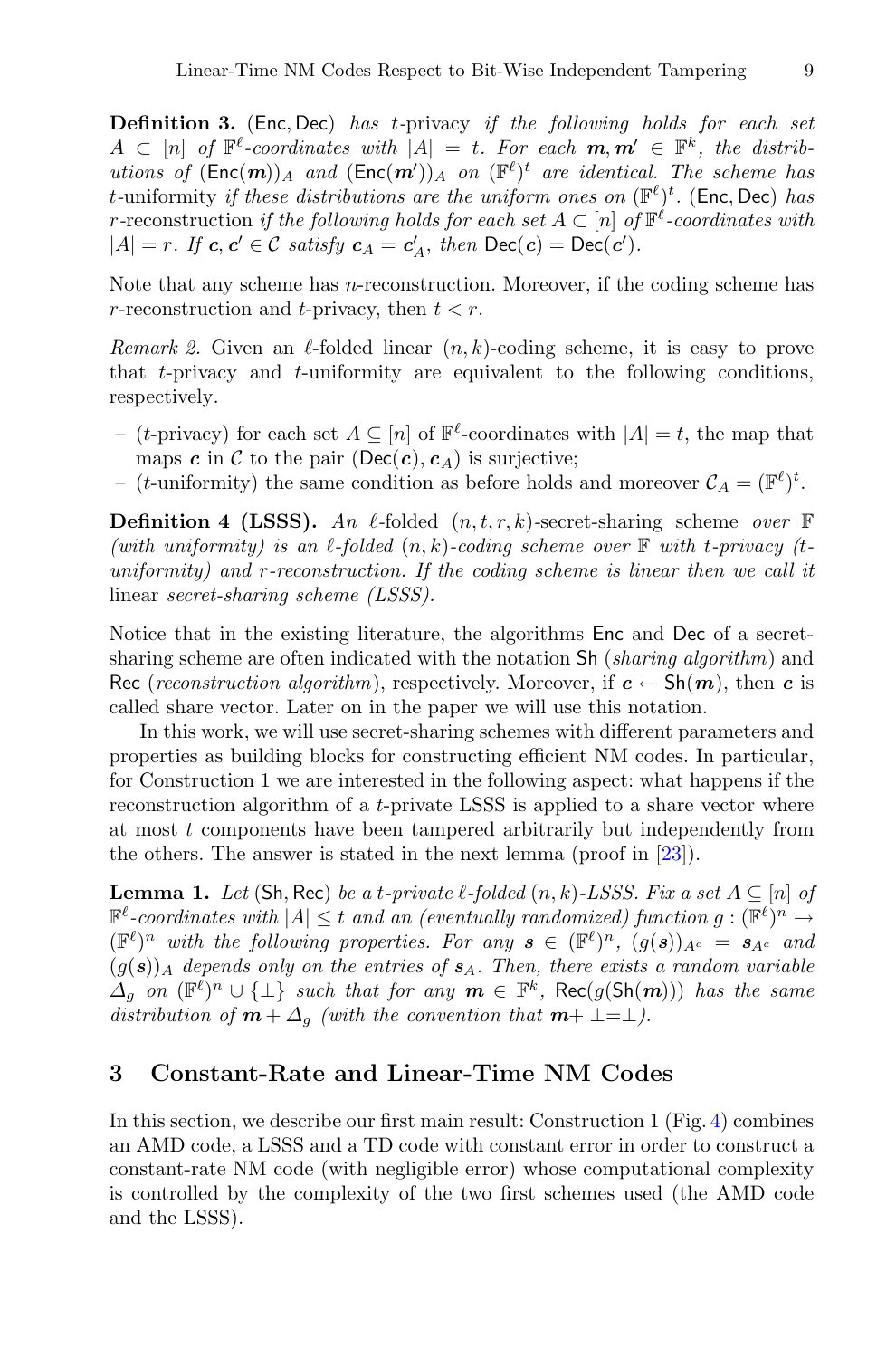#### **3.1 Building Blocks for Construction 1**

Before describing Construction 1, we build linear-time and constant-rate AMD codes and LSSSs.

We recall that a coding scheme (Enc, Dec) (with alphabet  $\mathbb{F}$ ) is an  $(n, k)$ -AMD code<sup>[6](#page-9-0)</sup> with error  $\epsilon$  if  $\forall m \in \mathbb{F}^k$  and any non-zero  $\epsilon \in \mathbb{F}^n$ , it holds that  $Pr[Dec(Enc(m) + e) \neq \perp] < \epsilon$ . This special family of TD codes are of particular interest because, despite their simple definition, they can be used as basic tools of generic constructions for coding scheme that achieve security against tampering family larger than  $\mathcal{F}_{amd}$  (see for example [\[30](#page-23-0)] and our Construction 1). Clearly, the parameters  $(i.e.$  the rate) and the efficiency of the final schemes depend on the ones of the AMD codes used. In particular, in order to prove our result about constant-rate and linear-time NM codes (Theorem [2\)](#page-13-0), we need to build constantrate and linear-time AMD codes. Our construction, presented in the following Corollary [1,](#page-9-1) is based on the family of linear uniform functions from [\[28](#page-23-4)].

<span id="page-9-2"></span>**Lemma 2 (Linear Uniform Family, Theorem** [4](#page-20-0) **in** [\[28](#page-23-4)]**).** *For any positive integer* c there exists a positive constant b  $(b \ge c)$  such that for any large enough k there is family of functions  ${g_k : \mathbb{F}^k \to \mathbb{F}^{ck}}_k$  with  $k \in \mathbb{F}^{bk}$ , such that the *following holds:*

- *1.*  $g_k$  has computational complexity  $O(k)$ ;
- 2.  $g_k$  *is*  $\mathbb{F}$ *-linear and*  $g_{k_1+k_2} = g_{k_1} + g_{k_2}$ ;
- *3. for any*  $y \in \mathbb{F}^{ck}$  *and*  $x \in \mathbb{F}^{k}$  *with*  $x \neq 0$ *, if*  $k$  *is chosen uniformly at random from*  $\mathbb{F}^{bk}$  *then*  $Pr[g_k(\boldsymbol{x}) = \boldsymbol{y}] = \frac{1}{q^{ck}}$ .

<span id="page-9-1"></span>**Corollary 1 (Linear-Time and Constant-Rate AMD code).** *For any large enough integer* k*, there exists a linear-time* (k , k)*-AMD code with error*  $q^{-k}$  *and*  $k' = \Theta(k)$ .

*Proof* (Sketch). Given k, let G be the family from Lemma [2](#page-9-2) with  $c = 1$ . For the sake of simplicity we assume that  $b = 1$  and we define:

 $Enc_{\text{and}}(m) = (m, k, r, g_k(m), g_k(r), g_r(k))$ , where  $k, r \in \mathbb{F}^k$  are chosen uniformly at random and

$$
\mathsf{Dec}_{\mathsf{amd}}(\mathbf{v}_1, \mathbf{v}_2, \mathbf{v}_3, \mathbf{v}_4, \mathbf{v}_5, \mathbf{v}_6) = \begin{cases} \mathbf{v}_1 & \text{if } g_{v_2}(\mathbf{v}_1) = \mathbf{v}_4, g_{v_2}(\mathbf{v}_3) = \mathbf{v}_5, g_{v_3}(\mathbf{v}_2) = \mathbf{v}_6 \\ \perp & \text{otherwise} \end{cases}
$$

It is easy to verify that  $(\text{Enc}_{\text{amd}}, \text{Dec}_{\text{amd}})$  is a  $(6k, k)$ -AMD code with error  $\frac{1}{q^k}$ and computational complexity  $O(k)$ . The details of this proof together with its generalization to the case  $b > 1$  can be found in [\[23](#page-23-12)].

<span id="page-9-0"></span><sup>6</sup> For Construction 1 we need a "strong" AMD code (as in [\[30](#page-23-0)]), while AMD codes were introduced in [\[24\]](#page-23-1) by a slightly different (weaker) notion ( $\forall m$  and  $\forall e$ ,  $Pr[Dec(Enc(m) + e) \notin \{\perp, m\}] \leq \epsilon).$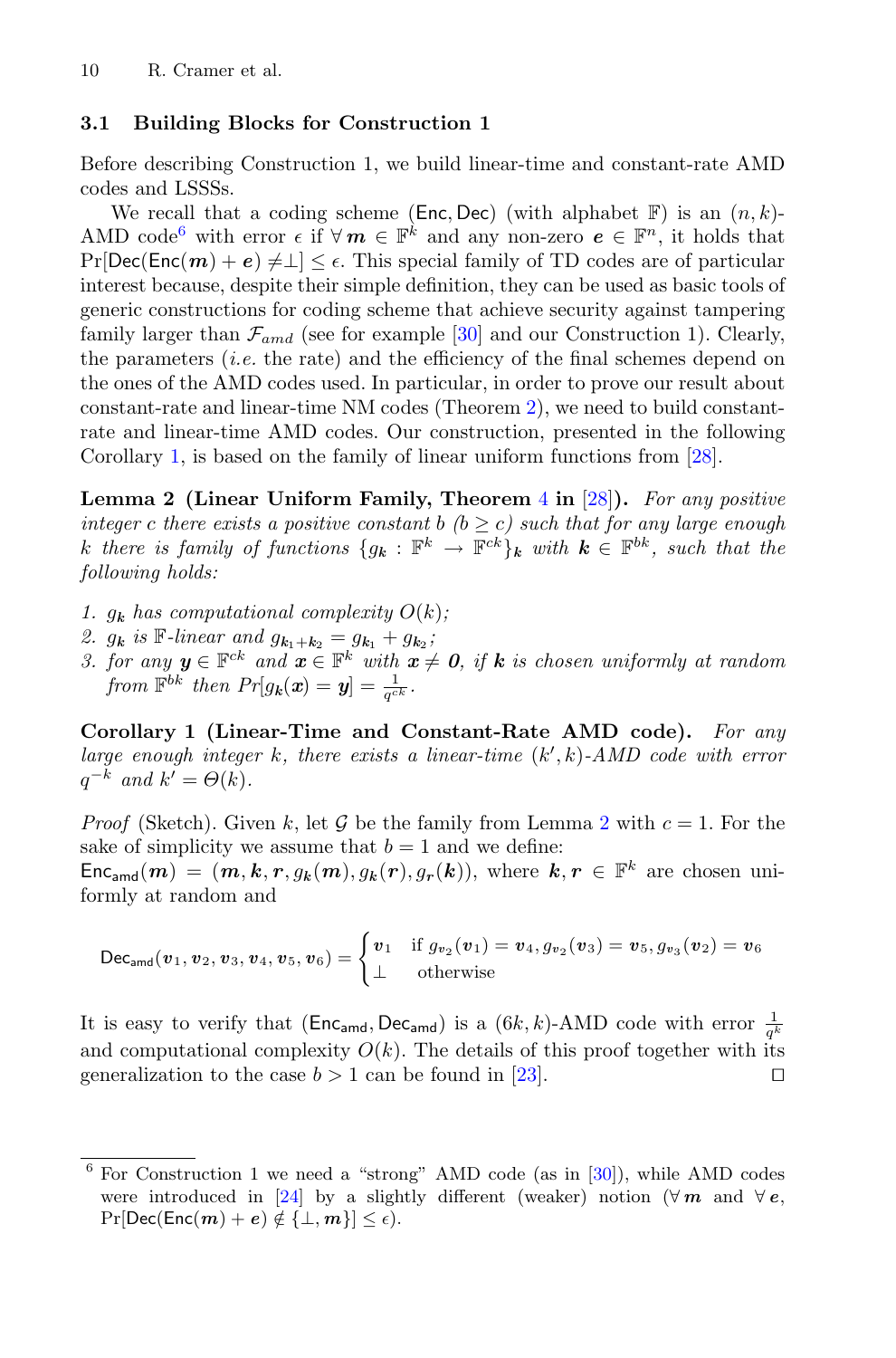For Construction 1, we are interested in linear-time  $(m, t, m, k)$ -LSSS with large privacy  $(i.e. t > m/2)$  and constant-rate. Recently [\[22\]](#page-23-5), the first linear-time constant-rate LSSS was shown, using a construction based on a combination of suitable linear codes and universal hash functions. More concretely, while being linear over a fixed finite field and supporting an unbounded number of players (or shares) m, there are constants  $\epsilon_s, \epsilon_t, \epsilon_r$  with  $0 < \epsilon_s, \epsilon_t, \epsilon_r < 1$  and an integer  $\ell$  (the share size) such that the length k of the secret satisfies  $k > e_s \ell m$ , the privacy parameter t satisfies  $t \geq \epsilon_t m$  and the reconstruction parameter r satisfies  $r \leq \epsilon_r m$ . Moreover, both the sharing and the reconstruction algorithm have complexity linear in  $m$ . Although here we also need constant-rate linear-time sharing scheme, we do not use the result from for Construction 1 and instead we construct our constant-rate linear-time sharing scheme for two reasons. First, the construction in [\[22](#page-23-5)] is a Monte-Carlo construction, while in this work we are interested only in explicit (deterministic) constructions. Second, later on (Sect. [4\)](#page-14-1) we will require constant-rate sharing scheme with t-uniformity (instead of only t-privacy). Our schemes from Corollary [2](#page-11-0) have this extra property that is not satisfied by the schemes presented in [\[22\]](#page-23-5).

We construct the required LSSS using linear codes. Let  $\mathcal D$  be an  $\ell$ -folded linear m-code of dimension k over the finite field  $\mathbb{F}$ . The minimum distance of  $\mathcal{D}$ is defined as  $d = \min \{ d_{\text{Ham}}^{\ell}(c, c') \mid c, c' \in \mathcal{D}, c \neq c' \}.$  If *G* is a  $k \times m$  matrix over  $\mathbb{F}^{\ell}$ , we say that *G* is a generator matrix for the code  $\mathcal{D}$  if  $\mathcal{D} = \{m \cdot G \mid m \in \mathbb{F}^k\}.$ We say the D is a *linear-time encodable code* if the map  $m \to m \cdot G$  can be computed by an algorithm that has computational complexity  $O(k)$ .

The following Lemma generalizes and rephrases Theorem 2 in [\[19\]](#page-22-14) asserting that LSSS with t-uniformity can be obtained from linear codes with distance  $t+1$ .

<span id="page-10-1"></span>**Lemma 3.** *Let G be the generator matrix of an -folded linear code of length* m, dimension k and minimum distance d. Assume that  $G = (I_k, M)$  where  $I_k$ *is the*  $k \times k$  *identity matrix (systematic form of the code)*<sup>[7](#page-10-0)</sup>. Then the scheme *define in Fig.*  $3$  *is an*  $\ell$ -folded  $(m, d-1, m, k)$ *-LSSS with uniformity. If the code is linear-time encodable, then the LSSS obtained has linear-time complexity.*

*Proof.* According to Remark [2,](#page-8-1) showing that the map  $\psi_A : \mathbf{c} \to (\mathbf{c} \cdot \mathbf{G}^\top, \mathbf{c}_A)$  is surjective over  $\mathbb{F}^k \times (\mathbb{F}^{\ell})^{d-1}$  for any  $A \subseteq [m]$  of size  $d-1$  is enough to prove that  $(Sh_1, Rec_1)$  (see Fig. [3\)](#page-11-1) has  $d-1$  uniformity. Clearly *G* (and then  $G^{\top}$ ) has rank k (over F) and the map  $c \to c \cdot G^{\top}$  is surjective. Moreover since G generates a code of distance d, we can remove any  $d-1$  columns of  $G$  (*i.e.*  $d-1$  rows from  $G^{\dagger}$ ) and the punctured matrix still has rank k (as any two distinct codewords differ in at least d coordinates). This means that for any *m* we can solve in *x* the linear system  $x \cdot G^{\top} = m$  even when  $d - 1$  components of *x* are fixed. This trivially implies that also the map  $\psi_A$  is surjective and concludes the proof of the uniformity property. Finally, it follows directly from Tellegen's principle

<span id="page-10-0"></span><sup>&</sup>lt;sup>7</sup> With  $(I_k, M)$  we indicate that we append the columns of  $M$  to the ones of the identity matrix  $I_k$ .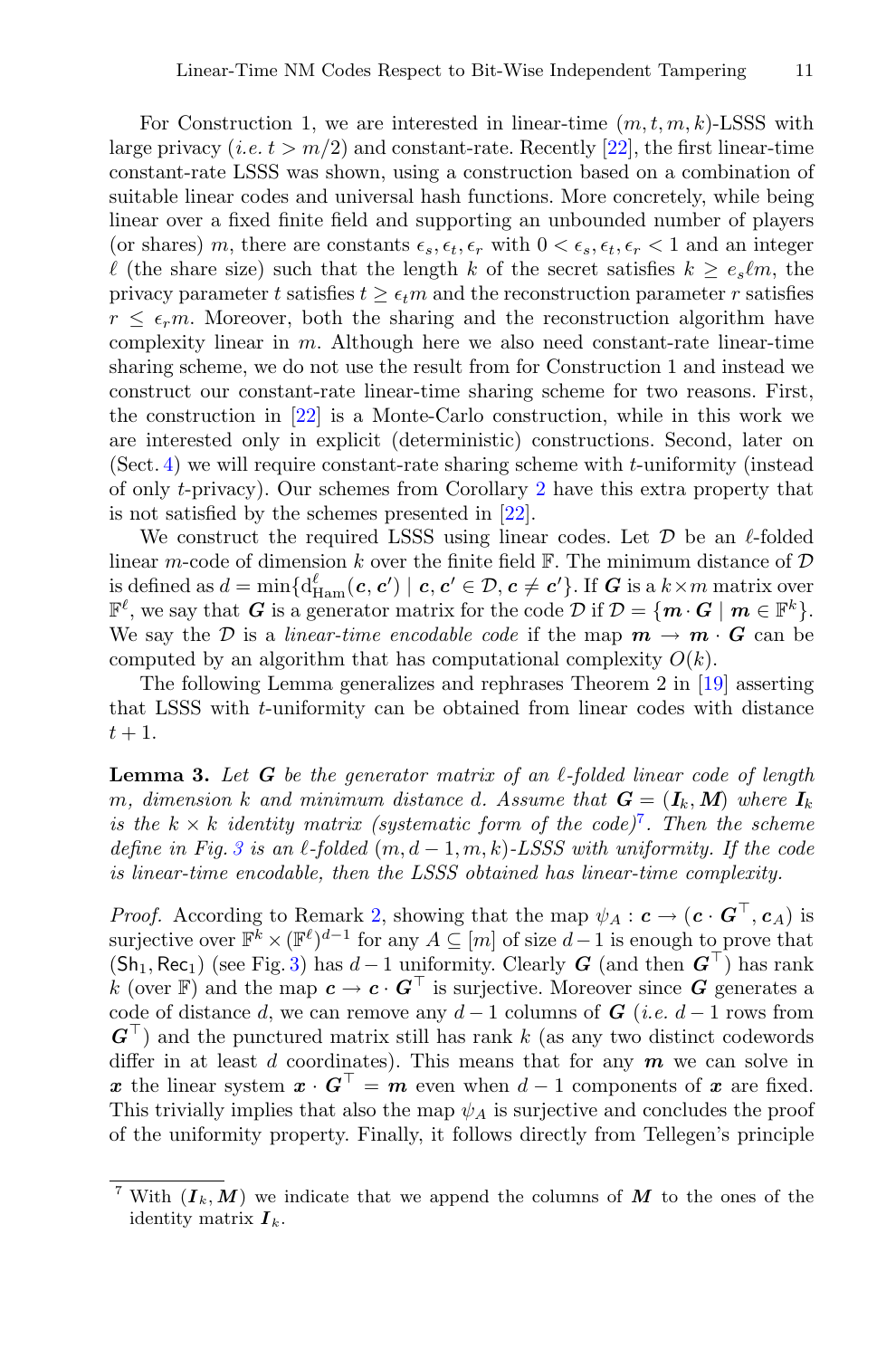Input:  $m \in \mathbb{F}^k$  $\mathsf{Sh}_1(\mathbf{m})$ : Sample  $\boldsymbol{x}' \leftarrow (\mathbb{F}^{\ell})^{m-k}$ Compute  $x'' = m - x' \cdot M^\top$ Output  $\mathbf{x} = (\mathbf{x}'', \mathbf{x}')$ Input:  $\boldsymbol{c} \in (\mathbb{F}^{\ell})^m$  $Rec<sub>1</sub>(c):$ Compute  $m = c \cdot G^{\top}$ Output *m*

<span id="page-11-1"></span>**Fig. 3.** Linear-time and constant-rate LSSS

(see Appendix [A.1\)](#page-20-1) that if the underlying code is linear-time encodable, then both the algorithms  $\text{Sh}_1$  and  $\text{Rec}_1$  are linear-time.

Instantiating Lemma [3](#page-10-1) with ad-hoc linear-time encodable codes (derived by the linear-time encodable codes of [\[28\]](#page-23-4)) provides us with LSSS with the required properties.

<span id="page-11-2"></span>**Lemma 4 (Linear-Time Codes, Theorem** [2](#page-13-0) **in** [\[28\]](#page-23-4)**).** *For any real number*  $\delta \in (0,1)$  *and large enough integer* k, there exist a real number  $\rho \in (0,1)$ , a *positive integer*  $\ell$  and a linear code over  $\mathbb F$  such that the following hold. The code *is -folded; if* m *is the length of the code and* d *is its minimum distance, then*  $\frac{k}{\ell} < m \leq \frac{k}{\ell \rho}$  and  $d \geq \delta m$ . Furthermore, the code is linear-time encodable.

<span id="page-11-0"></span>**Corollary 2 (Linear-Time and Constant-Rate LSSS).** *For any real number*  $\delta \in (0,1)$  *there exists a positive integer*  $\ell$  *such that for any large enough* k *there exists an* (m, k)*-coding scheme over* F *with the following properties. The scheme is an*  $\ell$ -folded linear-time LSSS with  $\delta m$ -uniformity and  $m = \Theta(k)$ .

*Proof.* Given  $\delta$  and  $k$ , let M be the generator matrix of the code of Lemma [4,](#page-11-2) then the matrix  $G = (I_k, M)$  defines a  $\ell$ -folded linear code of dimension k, length  $m+k$  and distance at least  $\delta m+1$ . The Corollary follows from Lemma [3.](#page-10-1)  $\Box$ 

### **3.2 Construction 1**

Finally, we are ready to give the details of Construction 1 and its security proof. All the schemes in the following are defined over the finite field  $\mathbb F$  and are 1-folded if it is not explicitly stated otherwise. Consider the following building blocks:

- Let ( $\text{Enc}_{\text{amd}}$ ,  $\text{Dec}_{\text{amd}}$ ) be a  $(k', k)$ -AMD code with error  $\epsilon$ ;<br>- Let (Sh. Rec.) be an *l*-folded (*m t m k'*)-LSSS with pri
- Let  $(\textsf{Sh}_1, \textsf{Rec}_1)$  be an  $\ell$ -folded  $(m, t, m, k')$ -LSSS with privacy;<br>- Finally let  $(\textsf{Enc}_1, \textsf{Dec}_1)$  be an  $(\ell', \ell)$ -TD codes with respect t
- Finally let  $(Enc_{td}, Dec_{td})$  be an  $(\ell', \ell)$ -TD codes with respect to the family  $\mathcal F$ <br>and with error  $\alpha$ and with error  $\alpha$ .

The new coding scheme ( $ENC_1, DEC_1$ ) is defined in Fig. [4.](#page-12-0) We indicate with  $\mathcal{F}^+$ the set of tampering functions  $f : (\mathbb{F}^{\ell'})^m \to (\mathbb{F}^{\ell'})^m$  in  $\mathcal{F}_{\ell',m}^q$  such each  $f_i$  is a function from  $\mathcal{F} \cup \mathcal{F}_{const} \cup \{id\}$ . That is, each block  $c_i$  of the encoding is modified by the adversary using a function  $f_i : \mathbb{F}^{\ell'} \to \mathbb{F}^{\ell'}$ , which can be any function from  $\mathcal{F} \cup \mathcal{F}_{const} \cup \{id\}$  provided that it doesn't depend on the others blocks of the encoding.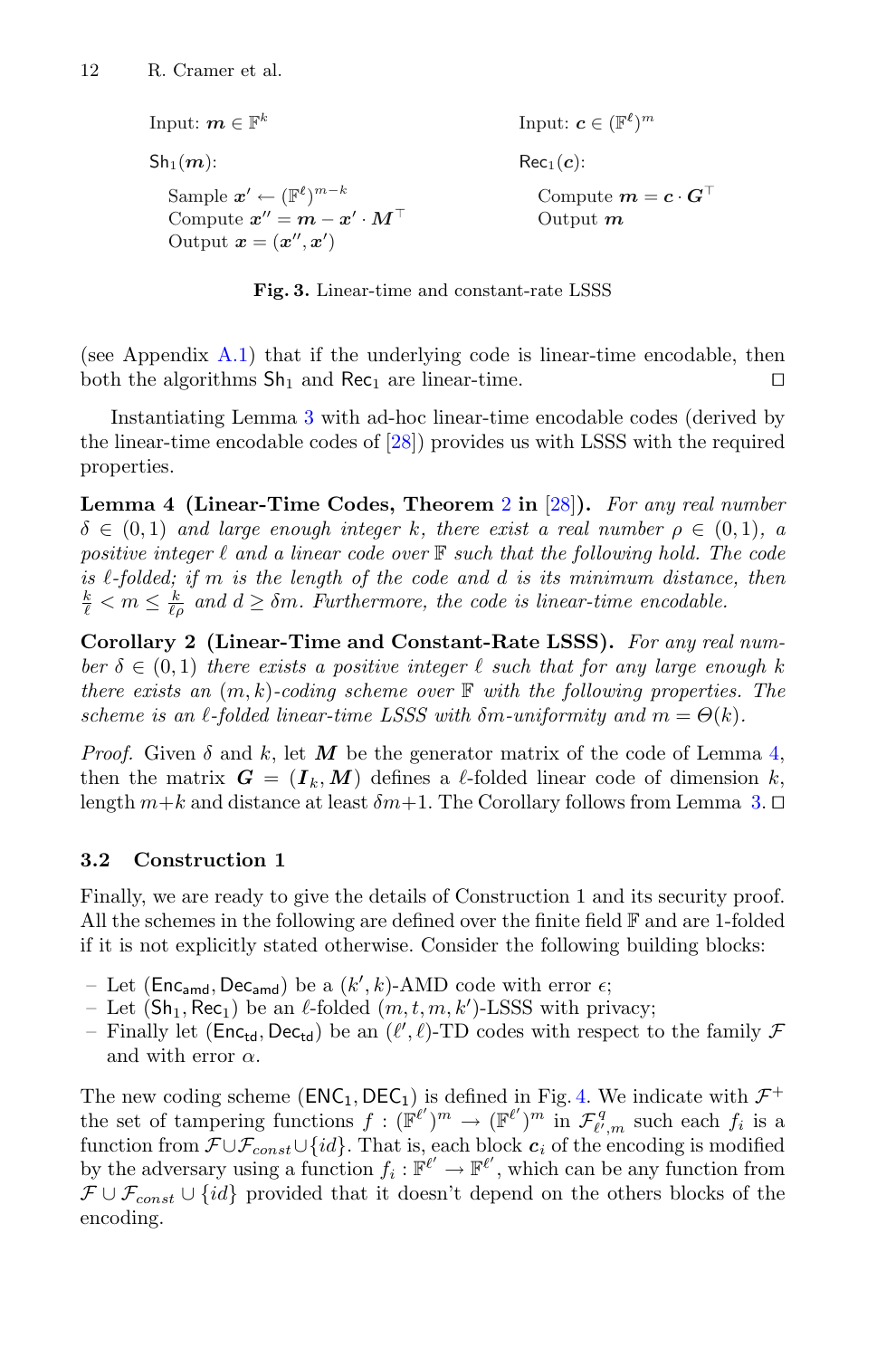Input:  $m \in \mathbb{F}^k$  $ENC<sub>1</sub>(m)$ Sample  $s \leftarrow Sh_1(Enc_{\text{amd}}(m))$ Parse  $\mathbf{s} = (\mathbf{s}_1, \dots \mathbf{s}_m)$ For  $i = 1, \ldots m$ :  $c_i \leftarrow \mathsf{Enc}_{\mathsf{td}}(s_i)$ Output  $\mathbf{c} = (\mathbf{c}_1, \dots, \mathbf{c}_m)$ 

Input:  $\boldsymbol{c} \in (\mathbb{F}^{\ell'})^m$  $DEC<sub>1</sub>(c)$ Parse  $\mathbf{c} = (\mathbf{c}_1, \dots \mathbf{c}_m)$ For  $i = 1, ..., m$  $s_i = \text{Dec}_{\text{td}}(c_i)$ If  $s_i = \perp$  output  $\perp$ Define  $\mathbf{s} = (\mathbf{s}_1, \dots, \mathbf{s}_m)$ Compute  $m = \text{Dec}_{\text{amd}}(\text{Rec}_{1}(s))$ Output *m*

<span id="page-12-0"></span>**Fig. 4.** Construction 1

**Theorem 1.** If  $t > \frac{m}{2}$ , then (ENC<sub>1</sub>, DEC<sub>1</sub>) defined in Fig. 4 is an  $\ell'$ -folded **Theorem 1.** If  $t > \frac{m}{2}$ , then  $(\text{ENC}_1, \text{DEC}_1)$  defined in Fig. [4](#page-12-0) is an  $\ell'$ -folded  $(m, k)$ -NM code with respect to the family  $\mathcal{F}^+$  with error less than or equal to  $\max{\epsilon, \alpha^{2t-m}}$ *. Moreover, if*  $\rho$  *is the rate of* (Enc<sub>amd</sub>, Dec<sub>amd</sub>) *and*  $\rho'$  *is the rate of the sharing scheme, then the rate*  $k/m\ell'$  *of the new scheme is*  $\rho \rho' \frac{\ell}{\ell'}$ .

*Proof.* The correctness of the scheme  $(ENC_1, DEC_1)$  (*i.e.*  $Pr[DEC_1(ENC_1(m))$  =  $m = 1$  for any  $m \in \mathbb{F}^k$ ) and the statement about the rate are easy to verify and follow directly from the construction (Fig. [4\)](#page-12-0). Fix  $f = (f_1, f_2, \ldots, f_m) \in \mathcal{F}^+,$ to prove the non-malleability property, we have to define  $D_f$  as in Definition [2](#page-7-0) and bound the error  $SD(Real_f^m,Ideal_f^m)$  for any  $m \in \mathbb{F}^k$ . Let  $c = (c_1, ..., c_m) =$ <br>FNC. (*m*) and  $s = (s_1, ..., s_m) = Sh(fnc_{m-1}(m))$ . Notice that a valid encoding  $ENC_1(m)$  and  $s = (s_1, \ldots, s_m) = Sh_1(Enc_{and}(m))$ . Notice that a valid encoding in the new scheme is a vector  $\mathbf{c} = (\mathbf{c}_1, \dots, \mathbf{c}_m)$  of m blocks each of which is an encoding done by the constant-size tamper-detection code ( $Enc_{td}$ ,  $Dec_{td}$ ). is an encoding done by the constant-size tamper-detection code ( $\mathsf{Enc}_{\mathsf{td}}$ ,  $\mathsf{Dec}_{\mathsf{td}}$ ).<br>Each block is independently tampered by the function  $f_i : \mathbb{F}^{\ell'} \to \mathbb{F}^{\ell'}$  and since (Enc<sub>td</sub>, Dec<sub>td</sub>) is an TD code, for any block such that  $f_i \in \mathcal{F}$  we know that the outputs of  $\mathsf{Dec}_{td}(f_i(\mathbf{c}_i))$  is  $\perp$  with probability greater or equal to  $1 - \alpha$ . Using this and the t-privacy property, in the following we will show that we can have enough information on the output of  $DEC_1(f(ENC_1(m)))$  only looking at how many blocks have been tampered by functions not in  $F$ . More precisely, define the following sets:  $I \subseteq [m]$  is the set of indices i such that  $f_i$  is the identity function,  $C \subseteq [m]$  is the set of indices i such that  $f_i$  is a constant function on  $\mathbb{F}^{\ell'}$  and  $J = [m] \setminus (I \cup C) = (I \cup C)^c$ . Consider now the following cases:

(1) Suppose that many blocks are tampered using constant functions (*i.e.*  $|C| \ge$  $m - t$ ). Then, the t-privacy implies that the distribution of the blocks not touched by a constant function is the same for any input message  $m$ , while all the other blocks are fixed to known constants. Hence, we define  $D_f$  as – sample **d** accordingly to the distribution of  $ENC_1(\theta)$  and output the result of  $DEC_1(f(d))$ .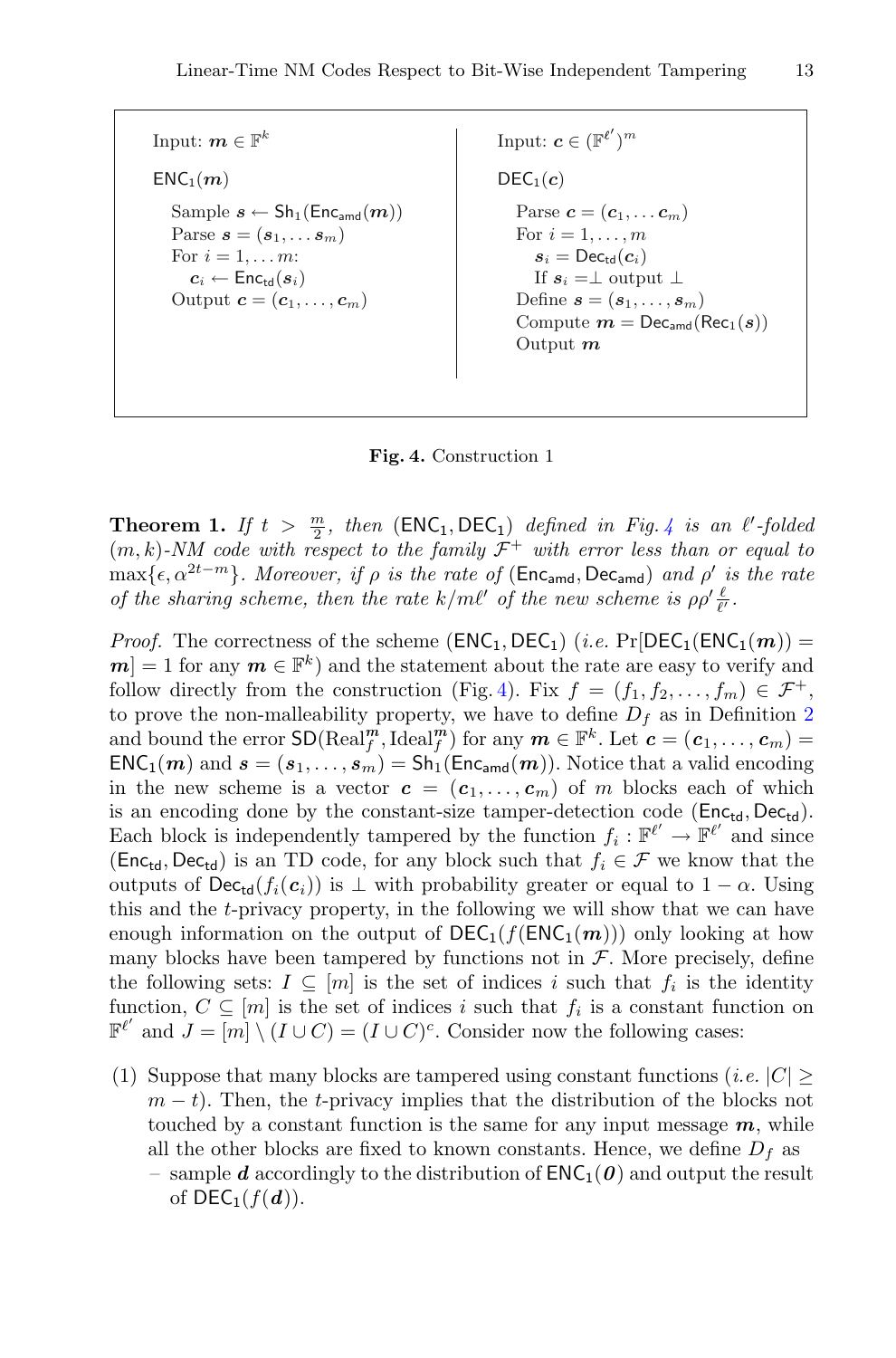Because of the *t*-privacy,  $DEC_1(f(d))$  has the same distribution of  $\text{DEC}_1(f(\mathbf{c}))$  and thus we have that  $\text{SD}(\text{Real}_f^{\mathbf{m}}, \text{Ideal}_f^{\mathbf{m}}) = 0$ .<br>Otherwise we can assume that few blocks are tampered by

- (2) Otherwise we can assume that few blocks are tampered by constant functions (*i.e.*  $|J| + |I| > t$ ) and we consider two sub-cases.
	- (2.a) Suppose that few blocks are tampered (*i.e.*  $|I| \geq m t$ ) and look at what happens during the execution of  $\text{DEC}_1$  on input  $f(c)$ . If there exists  $i \in I^c$  such that  $\textsf{Dec}_{\textsf{td}}(f_i(\boldsymbol{c}_i)) = \perp$ , then the entire decoding outputs  $\perp$ . Otherwise, we have the situation described by Lemma [1](#page-8-2) with<sup>[8](#page-13-1)</sup>  $q = \text{Dec}_{td} \circ f \circ \text{Enc}_{td}$ . Indeed, in the decoding phase the algorithm Rec<sub>1</sub> is applied to a share vector  $\tilde{s}$  where at most t components have been modified respect to the original share vector *s*. It follows by Lemma [1](#page-8-2) that Rec<sub>1</sub>( $\tilde{s}$ ) has the same distribution as  $Enc_{and}(m) + \Delta_a$ . Moreover, by definition of AMD code, if  $\Delta_q = 0$ , then DEC<sub>1</sub>(f(c)) outputs the original message  $m$ , else it outputs  $\perp$  with probability grater than or equal to  $1 - \epsilon$ . Thus, in this case we define  $D_f$  by the following steps: – sample  $\mathbf{r} = (\mathbf{r}_1, \dots, \mathbf{r}_m)$  accordingly to the distribution of  $\mathsf{Sh}_1(\mathbf{0})$ . If
		- there exists  $i \in I^c$  such that  $\mathsf{Dec}_{td}(f_i(\mathsf{Enc}_{td}(r_i))) = \perp$ , then output  $\perp$ . Otherwise continue with the next step;
		- sample *e* accordingly to the distribution of  $\Delta_q$ . If  $e = 0$ ,  $D_f$  outputs same; otherwise it outputs  $\bot$ .

Because of the t-privacy, the probability that there exists  $i \in I<sup>c</sup>$  such that  $\text{Dec}_{td}(f_i(c_i)) = \perp$  is equal to the probability that there exists  $i \in I<sup>c</sup>$  such that  $Dec_{td}(f_i(Enc_{td}(r_i))) = \perp$ . Moreover, Lemma [1](#page-8-2) implies that  $SD(Real_f^m, Ideal_f^m) = Pr[Dec_{and}(Enc_{and}(m) + \Delta_g)) \neq \bot]$  and we<br>know the latter to be less than or equal to  $\epsilon$ know the latter to be less than or equal to  $\epsilon$ .

 $(2.b)$  Else we can use the assumption on t and m and say that more than  $2t-m$  blocks are tampered by functions in F. That is,  $|J| > t-m+t=$  $2t - m > 0$ . Independently for all these blocks, the tamper-detection code outputs a message different from  $\perp$  with probability less than or equal to  $\alpha$ . Thus, DEC<sub>1</sub>(f(c)) =  $\perp$  with probability less than or equal to  $\alpha^{2t-m}$ . Therefore, in this last case we define  $D_f$  to output  $\perp$  and we have that  $\text{SD}(\text{Real}_f^m, \text{Ideal}_f^m) = \Pr[\text{Real}_f^m \neq \perp] \leq \Pr[\text{Dec}_{\text{td}}(f_i(\boldsymbol{c}_i)) \neq \perp]$  $\forall i \in J$   $\leq \alpha^{2t-m}$ .

<span id="page-13-0"></span>We are now ready to state the first of the results about linear-time NM codes that we present in this paper:

**Theorem 2 (Linear-Time and Constant-Rate NM codes).** *If for infinitely many integers* b*, there exists an* (b , b)*-TD code with respect of a family* F *and with constant error*  $\alpha$ *, then there exist a positive integer*  $\ell'$  *such that the following holds. For any large enough integer*  $k$  there exists an  $\ell'$ -folded  $(m, k)$ -NM *code* ( $ENC_1, DEC_1$ ) *with respect of the family*  $\mathcal{F}^+$  *and*  $m = \Theta(k)$ *. Furthermore, the NM code has error negligible in* k *and linear-time computational complexity.*

<span id="page-13-1"></span><sup>&</sup>lt;sup>8</sup> Abuse of notation, with  $g = \mathsf{Dec}_{\mathsf{td}} \circ f \circ \mathsf{Enc}_{\mathsf{td}}$  we mean the randomized function  $g: (\mathbb{F}^{\ell})^m \to (\mathbb{F}^{\ell})^m$  such that  $(g(v))_i = \mathsf{Dec}_{\mathsf{td}}(f_i(\mathsf{Enc}_{\mathsf{td}}(v_i)))$  for all  $i \in [m]$ .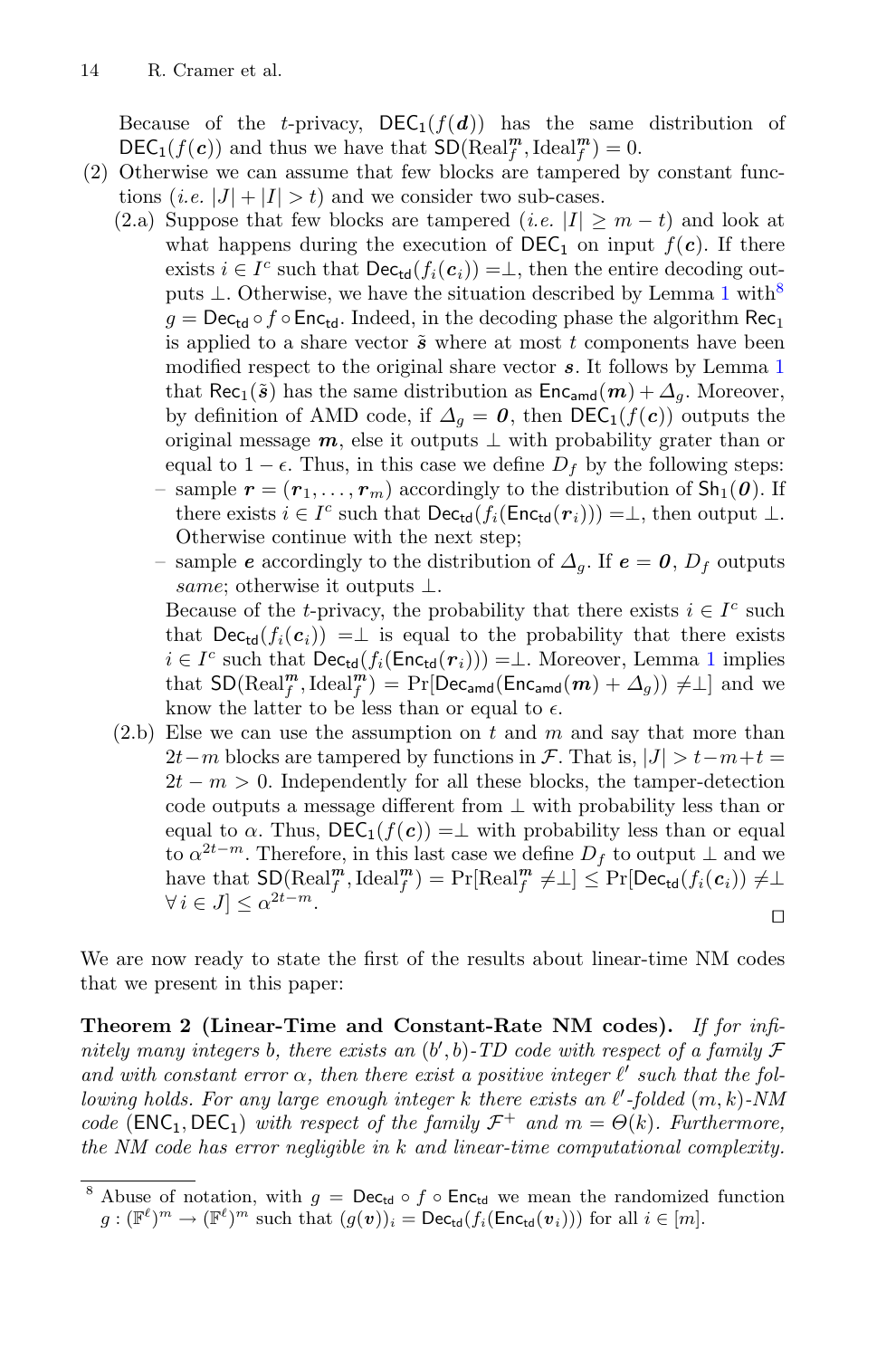*Proof.* Instantiate Construction 1 with the AMD code given by Corollary [1](#page-9-1) and with the LSSS given by Corollary [2.](#page-11-0) More details in [\[23](#page-23-12)].

In [\[15](#page-22-4)] an infinite family of TD code with respect the family  $\mathcal F$  of bit-wise independent tampering functions that are neither the identity nor constant functions is given. Each code in the family has an error less than or equal to 2/3.

**Lemma 5 (Lemma 3.5 in** [\[15](#page-22-4)]).<sup>[9](#page-14-2)</sup> *For any*  $\beta \in (0,1)$  *and any large enough*  $\ell'$  $(i.e. \ell' \geq \ell'(\beta) = O(\log^2(1/\beta)/\beta))$ , there exists a binary  $(\ell, \ell')$ -*TD* code respect *to the family*  $\mathcal{F} = \mathcal{F}_{1,n}^2 \setminus (\mathcal{F}_{const} \cup \{id\})$  *with error*  $2/3$  *and with*  $\ell \geq (1 - \beta)\ell'$ *.* 

<span id="page-14-0"></span>The previous lemma together with Theorem [2](#page-13-0) implies the following result in bit-wise independent tampering model.

**Corollary 3 (Binary Case for Construction 1).** *For any large enough integer* k*, there exists a linear-time binary* (N, k)*-NM code with respect of the*  $familiar \mathcal{F}_{1,N}^2$  *and with error negligible in* k*. Furthermore*  $N = \Theta(k)$ *.* 

### <span id="page-14-1"></span>**4 Optimal-Rate and Linear-Time NM Codes**

In this section, we will construct a linear-time non-malleable code with rate approaching 1 (Construction 2).

#### **4.1 Building Blocks for Construction 2**

Before showing our second main result (Construction 2), we present the required building blocks.

In order to achieve linear-time and optimal-rate NM codes, we will employ linear-time  $(n, t, n, k)$ -secret-sharing schemes again, however we will need stronger assumptions regarding the rate and the privacy property of the used scheme. Namely, besides linear-time complexity, we require that the rate is not merely constant but that it approaching 1, *i.e.*, length of a full share-vector divided by the length of the secret tends to 1 when the  $n$  tends to infinity. By general bounds on secret sharing, this implies that the privacy parameter  $t$  is sublinear in the number of players  $n$  and that reconstruction is essentially by the full player set only. But that is still fine for our purposes here (as long as privacy is nonconstant). Moreover, we note that we do not require linearity of the scheme either. Besides, we require that any t shares are uniformly and independently distributed over the share-space (t-uniformity). Below we show how to construct the schemes required here by combining results on t-wise independence generators and constant-rate secret sharing. A t-wise independence generator is a deterministic algorithm that expands a short random seed in a longer t-uniform vector. More precisely:

<span id="page-14-2"></span> $9$  The construction presented in [\[15](#page-22-4)] is randomised, but since in our Construction 1 the parameter  $\ell$  is constant (respect to k) we can exhaustively search for the proper TD code.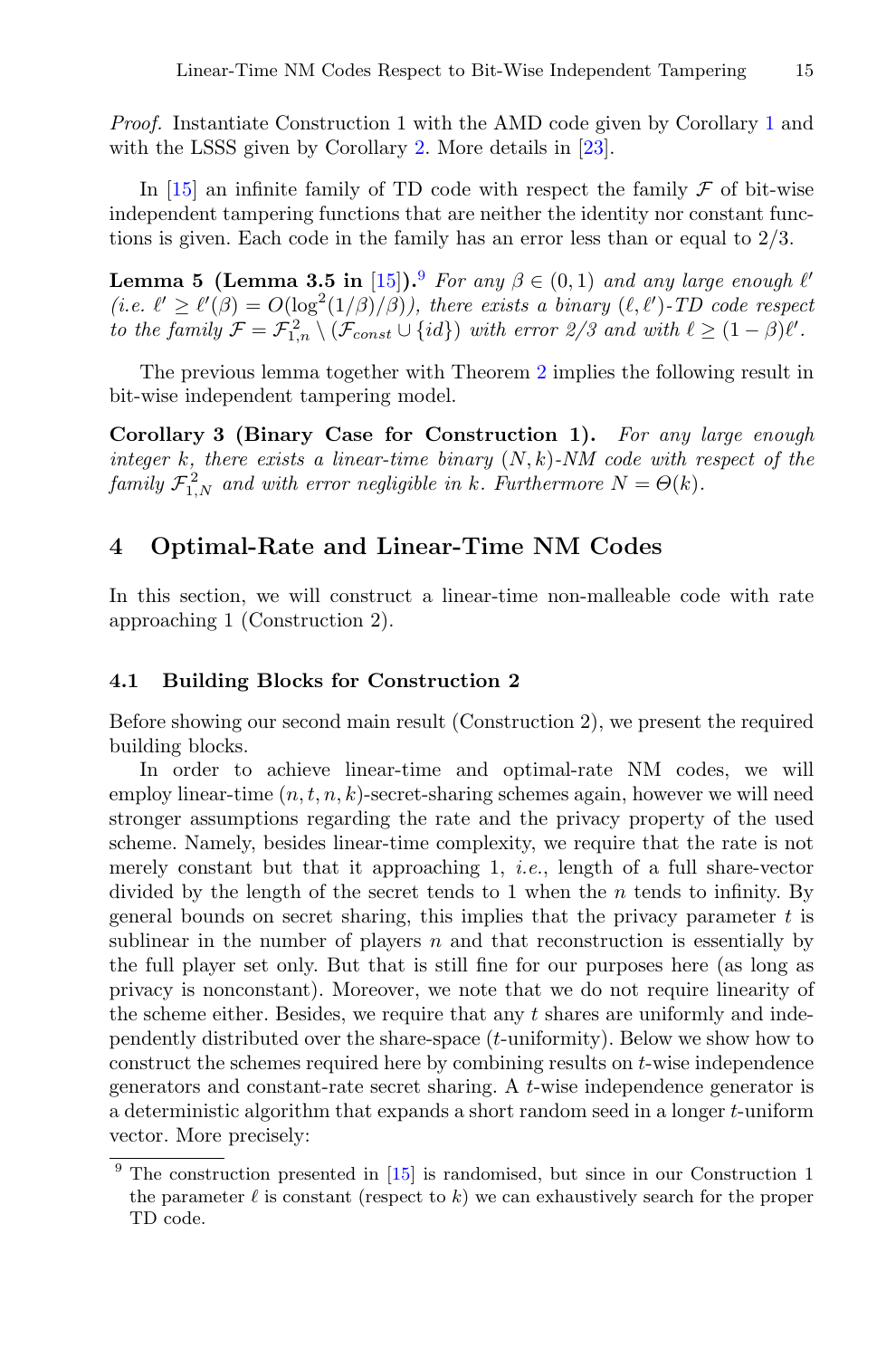**Definition 5** (*t*-wise Independence Generator,  $[34]$  $[34]$ ). Let k, k' and t be positive integers. A function Gen :  $\mathbb{F}^{k'} \to \mathbb{F}^k$  is a t-wise independence generator<br>if the following holds. For each uniform random variable X over  $\mathbb{F}^{k'}$  (called the *if the following holds. For each uniform random variable*  $X$  *over*  $\mathbb{F}^{k'}$  (called the seed),  $Gen(X)$  *is t-wise uniform over*  $\mathbb{F}^k$ .

In [\[23](#page-23-12)] (Lemma 12) we provide an independence generator with seed-length and independence sub-linear in the output length. Moreover the proposed independence generator has computational complexity linear in the seed-length. Lemma  $6$  shows how to use the  $t$ -wise independence generator to build a lineartime secret-sharing scheme with t'-uniformity,  $t' = \Theta(t)$  and rate  $1 - o(1)$ . The high-level idea (Fig. [5\)](#page-15-1) is simple, to share a secret  $m \in \mathbb{F}^k$  we do the following. First, we mask  $m$  using  $Gen(s)$  where  $s$  is a uniformly random seed for Gen. Then, we share the seed *s* with a constant-rate sharing scheme (for example, the scheme from Corollary [2\)](#page-11-0). The final share vector is defined by the concatenation of  $m + \text{Gen}(s)$  and the share vector of  $s$ .

| $\mathsf{Sh}_2(\bm{m})$ :                          | $Rec_2(c)$ :                                      |
|----------------------------------------------------|---------------------------------------------------|
| Sample $\mathbf{s} \leftarrow \mathbb{F}^{k'}$     | Parse $\mathbf{c} = (\mathbf{c}_1, \mathbf{c}_2)$ |
| Compute $c_1 = m + \text{Gen}(s)$                  | Compute $s = \text{Rec}_1(c_2)$                   |
| Compute $c_2 \leftarrow Sh_1(s)$                   | If $s = \perp$ , then output $\perp$              |
| Output $\mathbf{c} = (\mathbf{c}_1, \mathbf{c}_2)$ | Otherwise output $c_1 - Gen(s)$                   |
|                                                    |                                                   |

<span id="page-15-1"></span>**Fig. 5.** Linear-time and optimal-rate LSSS

<span id="page-15-0"></span>**Lemma 6 (Linear-Time and Optimal-Rate LSSS).** *For any real number*  $\epsilon \in (0, 1)$  and any large enough k, there exists a linear-time  $(n, t, n, k)$ -LSSS with *uniformity such that*  $t = \Omega(k^{1-\epsilon})$  *and*  $n = k + o(k)$ *.* 

*Proof.* Given  $\epsilon \in (0, 1)$  and k large enough, there exists a t-wise independence generator Gen :  $\mathbb{F}^{k'} \to \mathbb{F}^k$  with  $t = \Omega(k^{1-\epsilon})$  and  $k' = \Theta(k^{1-\delta})$  ( $\delta \leq \epsilon$ , see<br>Lemma 12 in [23]) Let (Sh. Bec.) be the  $(m, t', m, k')$ -LSSS from Corollary 2 Lemma 12 in [\[23](#page-23-12)]). Let  $(Sh_1, Rec_1)$  be the  $(m, t', m, k')$ -LSSS from Corollary [2.](#page-11-0)<br>Notice<sup>10</sup> that  $m = \Theta(k')$  and that the scheme is  $t'$ -uniform with  $t' = \Theta(k')$ Notice<sup>[10](#page-15-2)</sup> that  $m = \Theta(k')$  and that the scheme is t'-uniform with  $t' = \Theta(k')$ . Consider the scheme in Fig. [5](#page-15-1) and define  $s = \min\{t, t'\}$ . It is easy to verify that  $(\text{Sh}_2, \text{Rec}_2)$  is a linear-time  $(n, s, n, k)$ -LSSS with uniformity. Moreover,  $s = Q(k^{1-\epsilon})$  and  $n = k + m = n + O(k^{1-\delta})$ .  $\Omega(k^{1-\epsilon})$  and  $n = k + m = n + O(k^{1-\delta}).$ 

We introduce a novel primitive, a *compressor*. Suppose we are given a vector whose coordinates are *t*-wise independent random variables. A compressor is a deterministic function that, when applying it to the given vector, results in a shorter vector with nontrivial entropy<sup>[11](#page-15-3)</sup>, assuming that the original vector contains at least t coordinates with nontrivial entropy<sup>[12](#page-15-4)</sup>.

<span id="page-15-2"></span><sup>&</sup>lt;sup>10</sup> The family of LSSSs from Corollary [2](#page-11-0) is  $\ell$  folded, where  $\ell$  is a constant respect to k'.<br>Thus, the scheme (Sh. Bes.) can be "unfolded" and still it remains a constant rate Thus, the scheme  $(Sh_1, Rec_1)$  can be "unfolded" and still it remains a constant-rate scheme.

<span id="page-15-4"></span><span id="page-15-3"></span><sup>&</sup>lt;sup>11</sup> The *min-entropy* of a random variable X is  $H_{\infty}(X) = -\log_2(\max_b Pr[X = b])$ .<br><sup>12</sup> Since we require compressors to be deterministic, generic methods for privacy amplification do not apply here.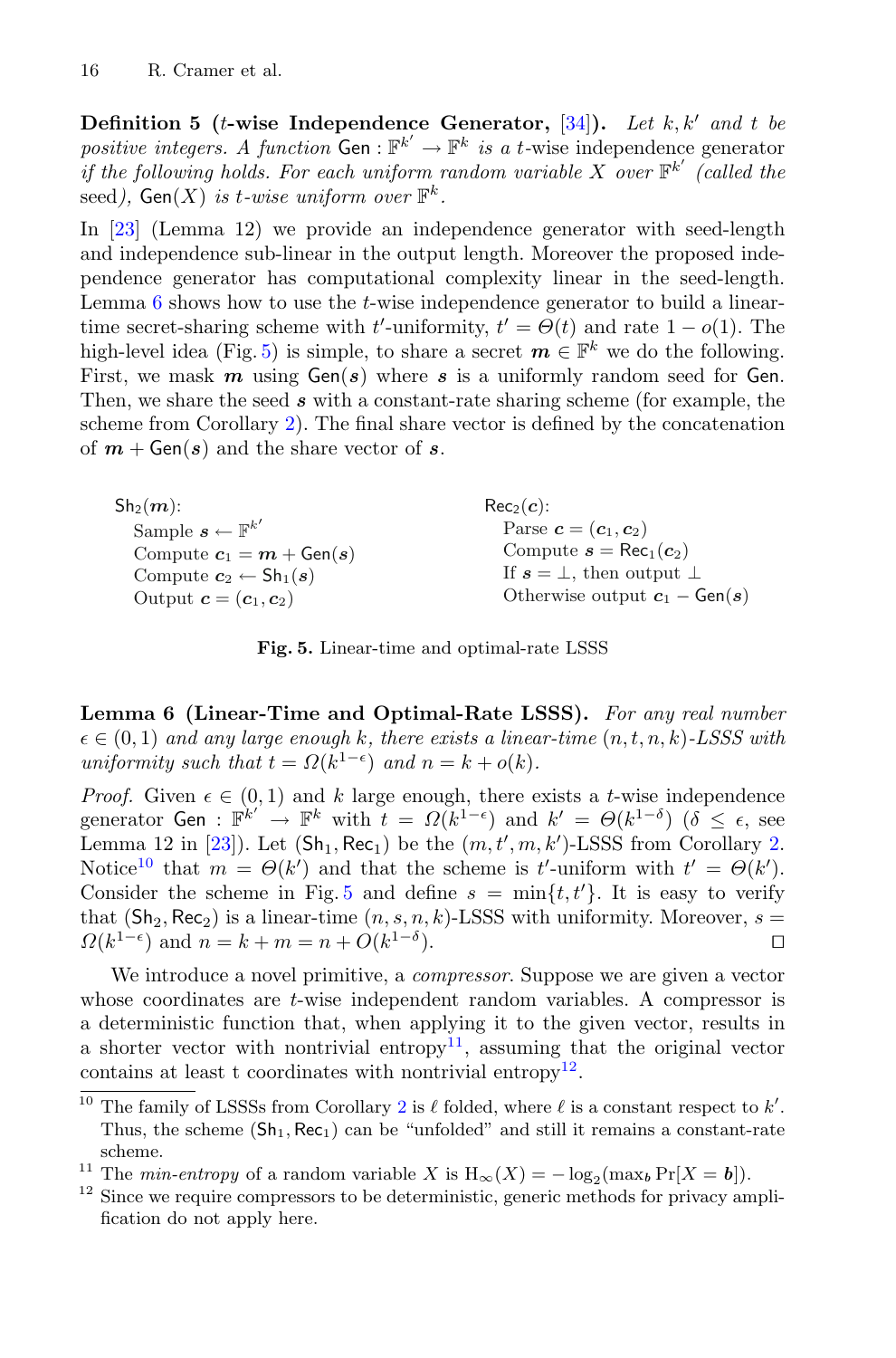**Definition 6 (compressor).** Let  $t, n, n'$  be positive integers and r a positive *real number.* A function  $\text{Comp}: \mathbb{F}^n \to \mathbb{F}^{n'}$  is a  $(t, r)$ -compressor if the following holds. Suppose that  $X = (X, X)$  is a t-wise independent random variable *holds. Suppose that*  $X = (X_1, \ldots, X_n)$  *is a t-wise independent random variable on*  $\mathbb{F}^n$  *such that there is a set*  $A \subseteq [n]$  *of cardinality* t *and a real number*  $c > 0$ *for which*  $H_{\infty}(X_i) \geq c$  *for all*  $i \in A$ *. Then*  $H_{\infty}(\text{Comp}(X)) \geq rc$ *.* 

This primitive is used in the security proof of Construction 2 to handle the case of a component-wise tampering function that has many non-constant components. More precisely, we will use the following fact:

<span id="page-16-0"></span>**Lemma 7.** Let  $f = (f_1, \ldots, f_n) \in \mathcal{F}_{1,n}^q$  be a function such that least t of the *of the functions*  $f_i : \mathbb{F} \to \mathbb{F}$  *are non-constant. If*  $\textsf{Comp} : \mathbb{F}^n \to \mathbb{F}^{n'}$  *is a*  $(t, r)$ *-compressor and*  $X$  *is a t-wise wniform random variable on*  $\mathbb{F}^n$  *then for any*  $compressor$  and  $X$  *is a t-wise uniform random variable on*  $\mathbb{F}^n$ *, then for any vector*  $\mathbf{b} \in \mathbb{F}^{n'}$ ,  $Pr[\text{Comp}(f(X)) = \mathbf{b}] \leq \left(\frac{q-1}{q}\right)^{r}$ .

*Proof.* By the conditions on f, there is a set  $A \subseteq [n]$  of cardinality t such that, for each  $i \in A$  it holds that  $H_{\infty}(f_i(X_i)) \geq \log_2(q/(q-1))$ . Since X is t-wise independent, it follows by definition of compressor that  $H_{\infty}(\text{Comp}(f(X))) \geq r \log_q(q/(q-1))$  $r \log_2(q/(q-1)).$ 

<span id="page-16-1"></span>We now show a simple construction of **Comp** suitable for our purposes later on.

**Lemma 8 (Linear-Time Compressor).** For any real number  $\epsilon \in (0,1)$  and *for any large enough positive integer n there exists an*  $(r^2, r)$ *-compressor* Comp :  $\mathbb{F}^n \to \mathbb{F}^{n'}$  with  $r^2 = \Omega(n^{1-\epsilon})$  and  $n' = o(n)$ *. Moreover* Comp has computational complexity  $O(n)$ *complexity* O(n)*.*

*Proof.* Given  $\epsilon$ , for any  $n \geq 1$  define  $r = \lceil n^{(1-\epsilon)/2} \rceil$  and  $n' = \lceil n/r \rceil$ . Notice that  $n'r \leq n$  and, if n large enough,  $r^2 \leq n$ . Consider the function Comp :  $\mathbb{F}^n \to \mathbb{F}^{n'}$ ,<br>  $(r_1, r_2, \ldots, r_n) \mapsto (n_1, n_2, \ldots, n_n)$  defined by  $n_n = \sum_{r=1}^{n} r_{n-r}$ ,  $r_{n-r}$ ,  $r_{n-r}$  $(\pmb{x}_1, \ldots, \pmb{x}_n) \mapsto (\pmb{y}_1, \ldots, \pmb{y}_{n'})$  defined by  $\pmb{y}_i = \sum_{j=1}^r \pmb{x}_{(i-1)r+j}$  for  $i = 1, \ldots, n'$ . Thus, a vector in the domain is viewed as comprising  $n'$  consecutive blocks of r coordinates and, for  $i = 1, \ldots, n'$ , the sum taken over the coordinates in the  $i$ -th block gives the  $i$ -th coordinate in the image of the vector under Comp. We now verify that Comp is a  $(r^2, r)$ -compressor. Suppose  $X = (X_1, \ldots, X_n)$  be a r<sup>2</sup>-wise independent random variable on  $\mathbb{F}^n$  and suppose  $A \subset [n]$  with  $|A| = r^2$ satisfies  $H_{\infty}(X_i) \ge c > 0$  for each  $i \in A$ . Define  $(Y_1, \ldots, Y_{n'}) = \text{Comp}(X)$ . By the proportional position that  $i \in A$ . Define  $(Y_i)$  with  $|B| = r$  such that each  $Y_i$  with pigeonhole principle, there exists a  $B \subseteq [n']$  with  $|B| = r$  such that each  $Y_i$  with  $i \in B$  is sum of at least one  $X_i$  with  $i \in A$ . This, together with  $r^2$ -independence of X, implies that the corresponding random variable  $Y_B = (Y_i)_{i \in B}$  has the properties that  $H_{\infty}(Y_i) \geq c$  for each  $i \in B$  and that the  $Y_i$ 's are independent. In conclusion,  $H_{\infty}(\text{Comp}(X)) \geq H_{\infty}(Y_B) \geq rc$ . By inspection, the computational complexity of Comp is  $O(n)$ . complexity of Comp is  $O(n)$ .

Our Construction 2 that we present later on in Sect. [4.2](#page-17-0) depends in particular on *universal hash functions*.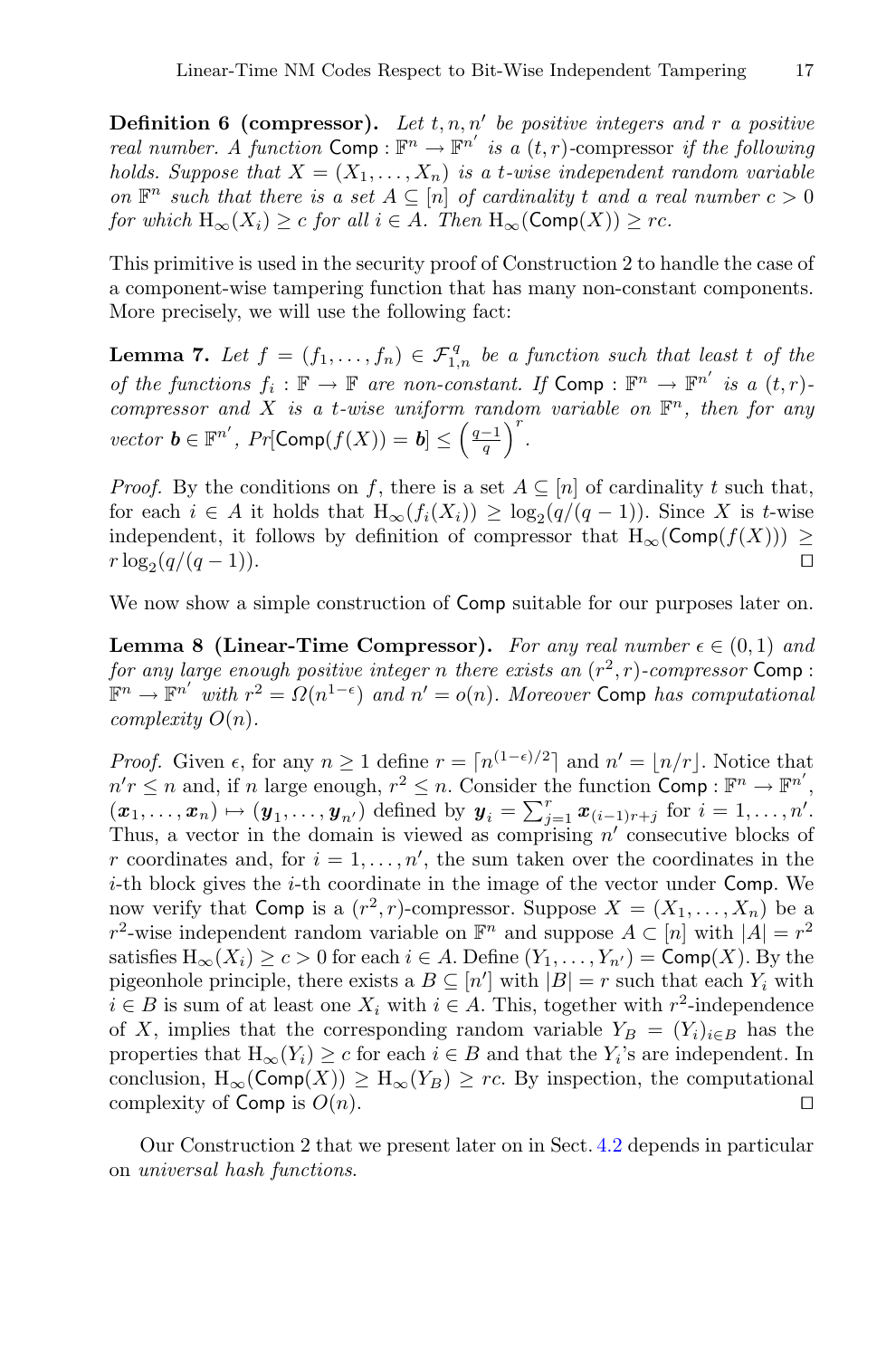**Definition 7 (Almost Universal Family).** Let  $\mu \in (0,1)$  be a real number *and let* n, m *be positive integers. Suppose* H *is a family of functions*  $h_k : \mathbb{F}^n \to$  $\mathbb{F}^m$ , one for each  $k \in \mathbb{F}^a$ . Then H is  $\mu$ -almost universal *if the following holds. For any pair of distinct*  $x, x' \in \mathbb{F}^n$ , if **k** is chosen uniformly at random from  $\mathbb{F}^a$ *then*  $Pr[h_k(\mathbf{x}) = h_k(\mathbf{x}')] \leq \mu$ .

For our purposes, we require that these functions are linear-time computable and have vanishingly small key- and output-lengths. Hence, the linear uniform family of [\[28\]](#page-23-4) (see Lemma [2\)](#page-9-2) does not apply directly due to its linear key-length. Note that, besides linear-time, the uniform output property of this particular family enables arbitrary output-length. In [\[23\]](#page-23-12) we show an easy adaptation of the family from [\[28](#page-23-4)] suitable for our purposes. It is a  $\mu$ -almost universal family. But since  $\mu$  is very small, it is good enough for our purposes.

<span id="page-17-1"></span>**Lemma 9.** For any real number  $\beta \in (0,1)$  and any positive integer n, there *exists a μ*-universal family  $\mathcal{H} = \{h_k : \mathbb{F}^n \to \mathbb{F}^m\}_{k \in \mathbb{F}^a}$  with  $a = o(n)$ ,  $m = o(n)$ and  $\mu = \Theta(q^{-n^{(1-\beta)}})$ . Moreover, each function  $h_k$  has complexity  $O(n)$ .

#### <span id="page-17-0"></span>**4.2 Construction 2**

Finally, we are ready to give the details of Construction 2 and its security proof. Consider the following ingredients (all the scheme are over the finite field  $\mathbb{F}$ ):

- Let  $(Sh_2, Rec_2)$  an  $(n, t, n, k)$ -SSS with uniformity;
- Let  $\text{Comp}: \mathbb{F}^n \to \mathbb{F}^{n'}$  be a  $(t, r)$ -compressor;<br>- Let  $\mathcal{H} = \{h_1 : \mathbb{F}^n \to \mathbb{F}^m\}$  be a u-almost univ
- Let  $\mathcal{H} = \{h_k : \mathbb{F}^n \to \mathbb{F}^m\}$  be a  $\mu$ -almost universal family with key-space  $\mathbb{F}^a$ ;
- Let (Enc, Dec) be a  $(b', b)$ -NM code with respect to a family  $\mathcal F$  with error  $\epsilon$ .<br>We require that  $b = a + m + n'$ We require that  $b = a + m + n'$ .

Let  $N = n + b'$ , the new  $(N, k)$ -coding scheme  $(\text{ENC}_2, \text{DEC}_2)$  is defined in Fig. [6.](#page-18-0)

**Theorem 3.** *The coding scheme* ( $\text{ENC}_2, \text{DEC}_2$ ) *is an*  $(N, k)$ *-non-malleable code* with respect to the family  $\mathcal{F}_{1,n}^q \times \mathcal{F}$  with error less than or equal to

$$
\max \left\{ \left( \frac{q-1}{q} \right)^t + \mu, \left( \frac{q-1}{q} \right)^r \right\} + \epsilon
$$

*Proof.* It is trivial to verify that the scheme  $(DEC_2, ENC_2)$  is correct, that is  $Pr[DEC_2(ENC_2(m)) = m] = 1$  for all  $m \in \mathbb{F}^k$ . In order to prove nonmalleability, for each tampering function  $F$  we have to show a simulator which only depends on  $F$  and whose output distribution is statistically close to the one of  $\text{DEC}_2(F(\text{ENC}_2(m)))$  for any given  $m \in \mathbb{F}^k$ . More precisely, according to Definition [2](#page-7-0) for any  $F = (f,g) \in \mathcal{F}_{1,n}^q \times \mathcal{F}$ , we have to define a random variable  $D_F$  and bound the error  $\epsilon' = \text{SD}(\text{Real}_F^m, \text{Ideal}_F^m)$  for any  $m \in \mathbb{F}^k$ . Given  $F$  and  $m \in \mathbb{F}^k$  we write  $\text{FNC}_2(m) = (c^{(1)} , c^{(2)})$ . Notice that the left part of F and  $m \in \mathbb{F}^k$ , we write  $ENC_2(m)=(c^{(1)}, c^{(2)})$ . Notice that the left part of the encoding,  $c^{(1)}$ , is tampered by the function  $f \in \mathcal{F}_{1,n}^q$ , while the right part,  $c^{(2)}$ , by the function g from F. Since (Enc, Dec) is a NM-code, there exists the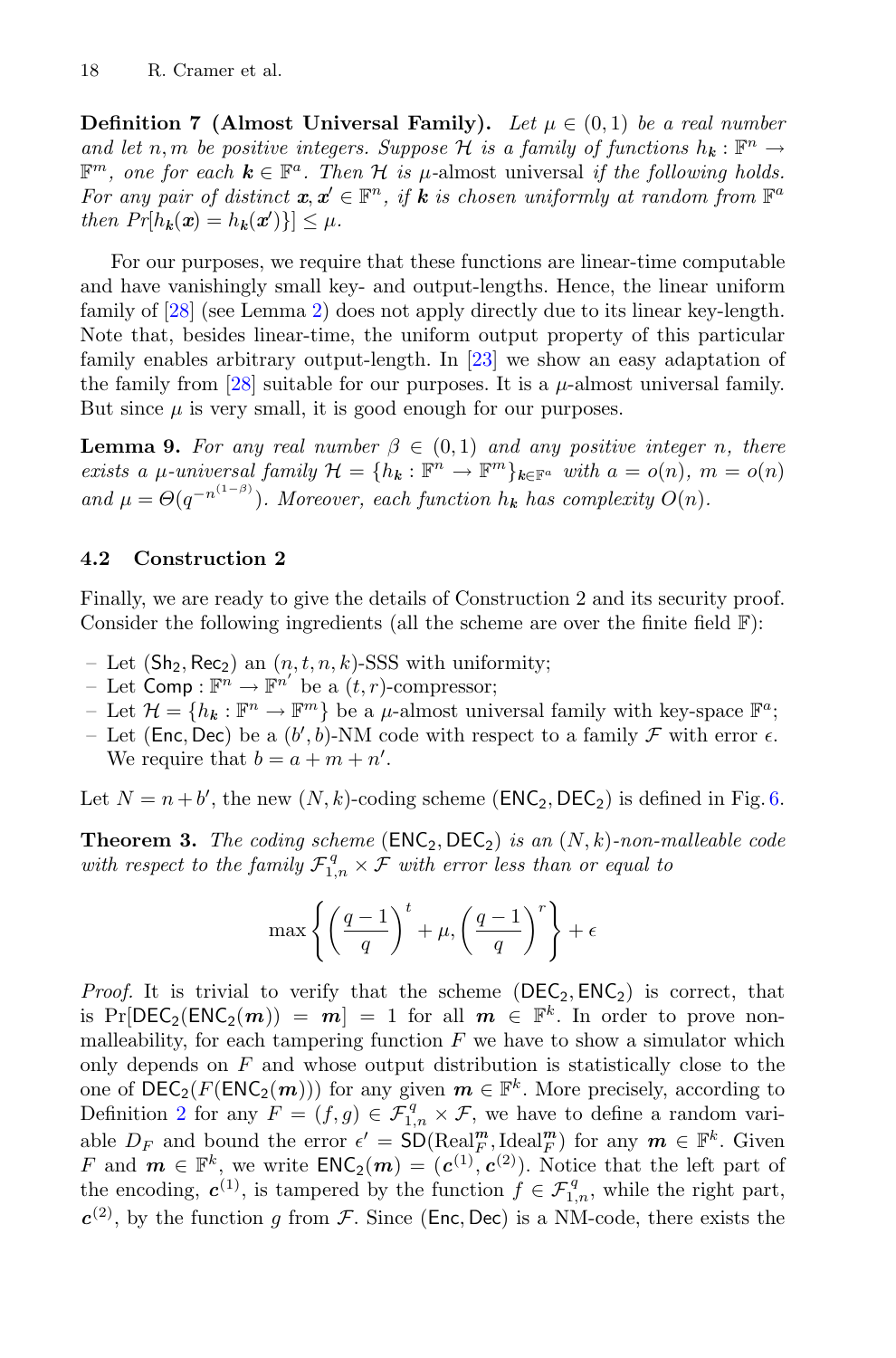Input:  $m \in \mathbb{F}^k$  $ENC<sub>2</sub>(m)$ : Compute  $c^{(1)} \leftarrow Sh_2(m)$ Sample  $k \leftarrow \mathbb{F}^a$ Compute  $h = h_k(c^{(1)})$ Compute  $\mathbf{c} = \textsf{Comp}(\mathbf{c}^{(1)})$ Compute  $c^{(2)} = \text{Enc}(\mathbf{k}, \mathbf{h}, \mathbf{c})$ Output  $(c^{(1)}, c^{(2)})$ 

Input:  $c \in \mathbb{F}^N$  $DEC<sub>2</sub>(c):$ Parse  $\mathbf{c} = (\mathbf{c}^{(1)}, \mathbf{c}^{(2)}) \in \mathbb{F}^n \times \mathbb{F}^{b'}$ Compute  $z = \text{Dec}(c^{(2)})$ If  $z = \perp$  output  $\perp$ **Otherwise** Parse  $z = (k, h, c)$ If  $h \neq h_k(c^{(1)})$  output ⊥ If  $c \neq$  Comp( $c^{(1)}$ ) output ⊥ Output  $m = \text{Rec}_2(c^{(1)})$ 

<span id="page-18-0"></span>

random variable  $D_g$  such that  $SD(Real_g^z, Ideal_g^z) \leq \epsilon$  for all  $z \in \mathbb{F}^b$ . That is, we can simulate the output of decoding the right part,  $\text{Dec}(q(\mathbf{c}^{(2)}))$ , using the random variable Ideal<sup>2</sup><sub>g</sub>. Specifically, we define the random variable  $Hyb<sub>F</sub><sup>m</sup>$  as detailed in Fig. [7.](#page-20-2) Notice that by construction the output of  $Hy\downarrow_p^m$  depends on  $c^{(1)}$  (the output of  $\text{Sh}_2(m)$ ) and on the output of Ideal<sub>g</sub><sup>2</sup>, and the output of Real<sub>*F*</sub><br>depends on  $c^{(1)}$  and the output of Real<sup>z</sup> in the same way. Thus, we have the depends on  $c^{(1)}$  and the output of Real<sub>g</sub><sup>2</sup> in the same way. Thus, we have that  $SD(Real_F^m, Hyp_m^m) \leq SD(Real_g^2, Ideal_g^2).$  Given this, defining the random variable  $D_F$  in such a way that we can bound  $\epsilon'' = SD(Hv h_m^m, [de_n]^m)$  will conclude the  $D_F$  in such a way that we can bound  $\epsilon'' = SD(Hyb_F^m, \text{Ideal}_F^m)$  will conclude the proof. Indeed, we have  $\epsilon' \leq \epsilon + \epsilon''$ . To define  $D_F$ , first sample  $z^*$  randomly according to  $D_q$ . The results of the sampling can be classified in three cases:  $\perp$ , same or some vector  $(k^*, h^*, c^*)$ . Then, we proceed in the definition of  $D_F$  in a different way for each one of the three aforementioned cases. In each case, we will bound the error  $\epsilon''$ . In the following, we will write  $f = (f_1, \ldots, f_n) \in \mathcal{F}_{1,n}^q$ . Remember that the value of  $z^*$  determines the output  $z'$  of Ideal<sub>g</sub><sup>2</sup>.

- (1) Assume that  $z^* = \perp$ , then  $z' = \perp$ . We know that  $Pr[Hyb_F^m = \perp | D_g = \perp] = 1$ , thus we define  $D_F$  to output  $\perp$  and we get that  $\epsilon'' = 0$ .
- (2) If  $z^* = same$ , then  $z' = (k, h_k(c^{(1)}), \text{Comp}(c^{(1)}))$ . Define  $I \subseteq [n]$  the set of indices i such that  $f_i$  is the identity function on  $\mathbb{F}$ . Consider the following two situations.
	- First, assume that many  $f_i$  are the identity function (*i.e.*  $|I| \geq n-t$ ). Then the difference  $f(c^{(1)}) - c^{(1)}$  depends only on the vector  $(c^{(1)})_{Ic}$  whose entries are independent of *m* (because of the t-uniformity property). In particular, both the event  $f(c^{(1)}) = c^{(1)}$  and its complement occur with the same probability for any message **m**. If  $f(c^{(1)}) = c^{(1)}$ , then Hyb<sub>F</sub> obviously outputs the original message **m**. Otherwise, we have  $f(c^{(1)}) \neq$  $c^{(1)}$  and the check done via the hash function  $h_k$  fails with probability at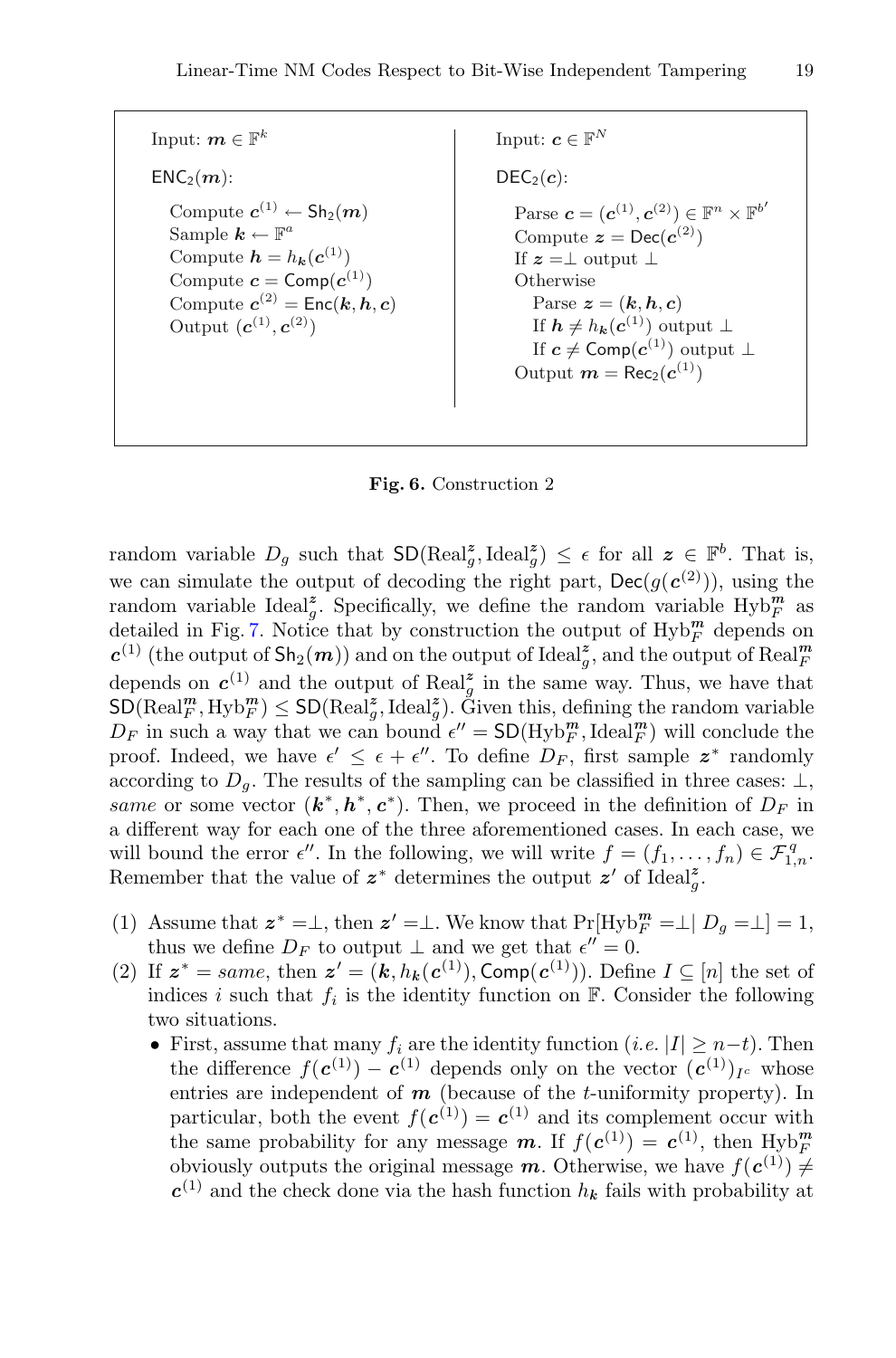least  $1 - \mu$ . If the check fails, Hyb<sup>m</sup><sub>*F*</sub> outputs  $\perp$ . Given this, we define  $D_F$ in the following way:

– sample  $r_i \leftarrow \mathbb{F}$  for all  $i \in I^c$ ; if  $f_i(r_i) = r_i$  for all  $i \in I^c$  then outputs same, otherwise output  $\perp$ .

As we have already argued before, the  $t$ -uniformity property implies that the event  $f_i(\mathbf{r}_i) = \mathbf{r}_i$  for all  $i \in I^c$  has the same probability as the event  $f(c^{(1)}) = c^{(1)}$  and therefore, as a consequence of the check involving the hash function, we can bound the error in the following way:

$$
\epsilon'' \leq \Pr[\text{Hyb}_F^m \neq \perp | D_g = \text{same} \text{ and } f(\mathbf{c}^{(1)}) \neq \mathbf{c}^{(1)}]
$$
  

$$
\leq \Pr[h_k(f(\mathbf{c}^{(1)})) = h_k(\mathbf{c}^{(1)}) | f(\mathbf{c}^{(1)}) \neq \mathbf{c}^{(1)}] \leq \mu
$$

• In the second case, assume that many  $f_i$  are not the identity function  $(i.e. |I| < n-t)$ . Then, there exists a set  $A \subseteq I^c$  of size t, and it follows again from the uniformity property that the events  $f_i(c_i^{(1)}) \neq c_i^{(1)}$  with  $i \in A$  are independent and each of them occurs with probability at least 1/q. Therefore, very likely and independently of  $m$ ,  $f(c^{(1)}) \neq c^{(1)}$  and  $H_y b_F^m$  outputs  $\perp$  because of the check done using the hash function  $h_k$ . For this reason, in this case we define  $D_F$  to always output  $\perp$  and we can bound the error as follows.

$$
\epsilon'' \leq \Pr[\text{Hyb}_F^m \neq \perp | D_g = same] \leq \Pr[h_k(f(\mathbf{c}^{(1)})) = h_k(\mathbf{c}^{(1)})]
$$

$$
\leq \Pr[f(\mathbf{c}^{(1)}) = \mathbf{c}^{(1)}] + \mu \leq \left(\frac{q-1}{q}\right)^t + \mu
$$

- (3) If  $z^* = (k^*, h^*, c^*)$ , then we have that  $z' = z^*$ . Let  $C \subseteq [n]$  be the set of all indices i such that  $f_i$  is a constant function on  $\mathbb{F}$ . Consider the following two situations.
	- If many  $f_i$  are constant functions (*i.e.*  $|C| \geq n t$ ), then the value of vector  $f(c^{(1)})$  is independent of *m*. Indeed, the *t*-uniformity makes the value of  $(f(\mathbf{c}^{(1)}))_{C^c}$  independent of **m**, while  $(f(\mathbf{c}^{(1)}))_{C}$  is fixed equal to a constant defined only by f. It follows that, if we define  $D_F$  in this way:
	- sample  $\mathbf{r} \leftarrow \mathbb{F}^n$ , if  $\mathbf{h}^* \neq h_{\mathbf{k}^*}(f(\mathbf{r}))$  or  $\mathbf{c}^* \neq \text{Comp}(f(\mathbf{r}))$  output ⊥; otherwise output  $\text{Rec}_2(f(\mathbf{r}))$ .

then we have that  $\epsilon'' = 0$ .

• Otherwise more than  $t$  components  $f_i$  are not constant functions (*i.e.*  $|C| < n - t$ ) and it follows from Lemma [7](#page-16-0) that  $Comp(f(Sh_2(m)))$  is a random variable with min-entropy at least  $r \log_2(q/(q-1))$ . Moreover,  $Comp(f(Sh_2(m)))$  is independent of the random variable  $D_q$ . Therefore, in this case the probability that the check done using the compressor is satisfied is less than or equal to  $\left(\frac{q-1}{q}\right)^r$ . Remember that if the check is not satisfied then,  $Hyb_F^m$  outputs abort. Thus, we can define  $D_F$  to output always  $\perp$  and we get an error bounded by:

$$
\epsilon'' \le \Pr[\text{Hyb}_{F}^{m} \neq \perp | D_g = (\mathbf{k}^*, \mathbf{h}^*, \mathbf{c}^*)] \le \Pr[\text{Comp}(f(\mathbf{c}^{(1)}) = \mathbf{c}^*]
$$

$$
\le \left(\frac{q-1}{q}\right)^r
$$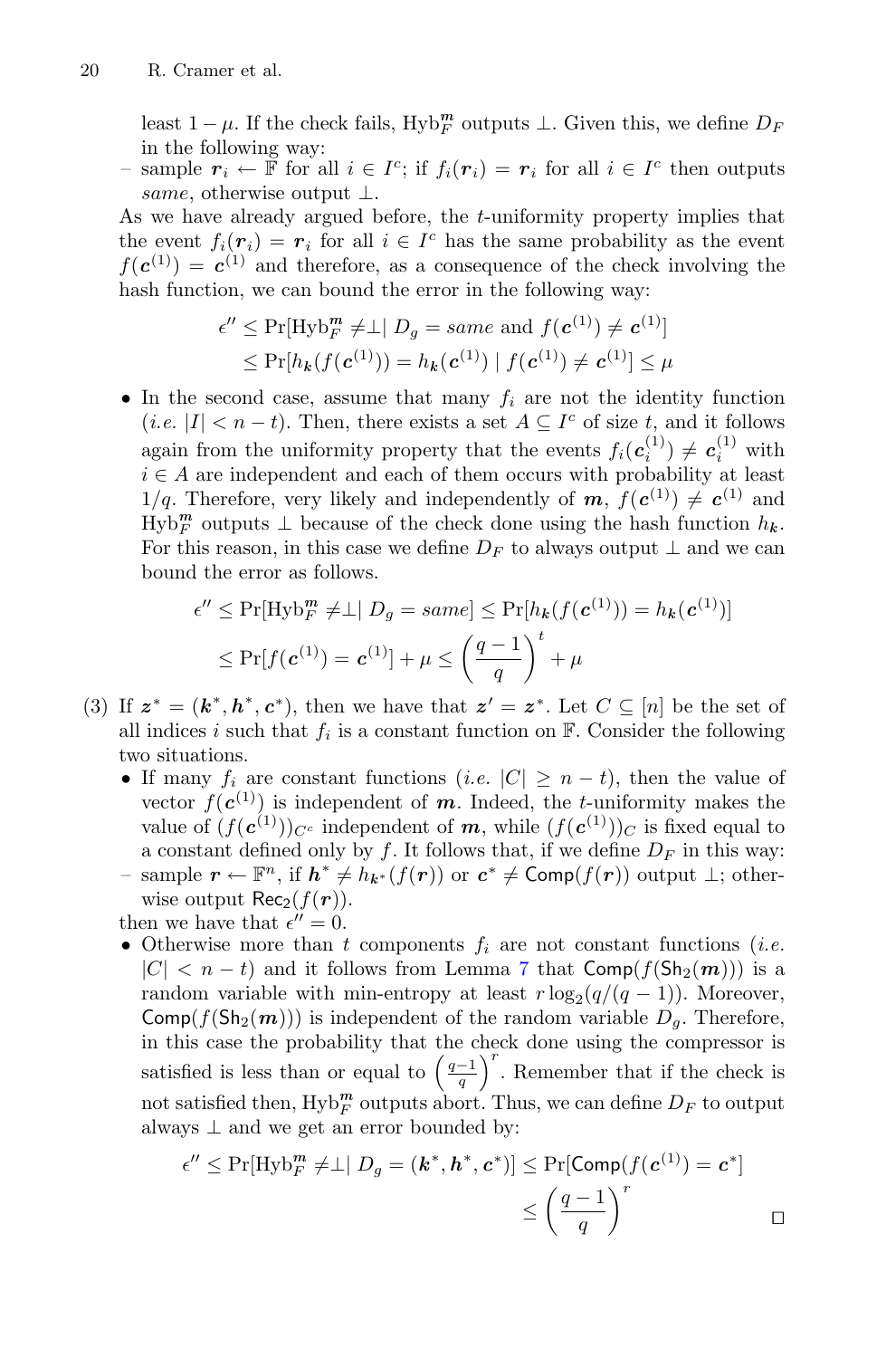$\text{Real}_{F}^{m}$ :

Compute  $c^{(1)} \leftarrow Sh_2(m)$ Sample  $k \leftarrow \mathbb{F}^a$ Compute  $z = (k, h_k(c^{(1)}))$ , Comp $(c^{(1)})$ Compute  $z' \leftarrow \text{Real}^z_{\alpha}$ g If  $z' = \perp$  output  $\perp$ **Otherwise** Parse  $z' = (k', h', c')$ If  $h' \neq h_{k'}(f(\mathbf{c}^{(1)}))$  output ⊥ If  $c' \neq$  Comp( $f(c^{(1)})$ ) output ⊥ Output  $m = \text{Rec}_2(f(\mathbf{c}^{(1)}))$ 

 $Hyb_F^m$ :

Compute  $c^{(1)} \leftarrow \text{Sh}_2(m)$ Sample  $k \leftarrow \mathbb{F}^a$ Compute  $\mathbf{z} = (\mathbf{k}, h_{\mathbf{k}}(\mathbf{c}^{(1)})), \text{Comp}(\mathbf{c}^{(1)})$ Compute  $z' \leftarrow \text{Ideal}^z_{\alpha}$ g If  $z' = \perp$  output  $\perp$ **Otherwise** Parse  $z' = (k', h', c')$ If  $h' \neq h_{k'}(f(\boldsymbol{c}^{(1)}))$  output ⊥ If  $c' \neq \text{Comp}(f(c^{(1)}))$  output ⊥ Output  $m = \text{Rec}_2(f(\mathbf{c}^{(1)}))$ 

<span id="page-20-2"></span>**Fig. 7.** On the right, the definition of the random variable  $Hyb_F^m$  for an input message  $m \in \mathbb{F}^k$  and a tampering function  $F = (f,g) \in \mathcal{F}_{1,n}^q \times \mathcal{F}$ . On the left, for a quick<br>reference the random variable Real<sup>m</sup> (defined in Sect. 2) for the scheme (FNC<sub>o</sub> DEC<sub>o</sub>) reference, the random variable  $\text{Real}_{F}^{m}$  (defined in Sect. [2\)](#page-5-0) for the scheme ( $\text{ENC}_2, \text{DEC}_2$ ).

<span id="page-20-0"></span>We are now ready to state the main result about linear-time NM codes that we present in this paper:

**Theorem 4 (Linear-Time and Optimal-Rate NM codes).** *Suppose that there exists real number*  $\alpha \in (0, 2)$  *such that for any positive integer b there exists a*  $(b', b)$ -*NM-code* (Enc, Dec) *with respect of a family*  $\mathcal{F}$ , *with error*  $\epsilon(b)$  =  $\alpha(b)$  *real(b) (the error is a pealiaible function of the message length)* and  $b' = O(b^{\alpha})$ negl(b) *(the error is a negligible function of the message length) and*  $b' = O(b^{\alpha})$ , *then the following holds. For any positive integer* k *large enough, there exists an*  $(N, k)$ -NM code (**ENC**<sub>2</sub>, **DEC**<sub>2</sub>) *with respect of the family*  $\mathcal{F}_{1,n}^q \times \mathcal{F}$  *and with error negligible in k. Furthermore*  $N - k + o(k)$  *and if the computational complexity negligible in* k. Furthermore  $N = k + o(k)$  and, if the computational complexity *of* (Enc, Dec) *is sub-quadratic in* <sup>b</sup>*, then* (ENC<sup>2</sup>, DEC<sup>2</sup>) *is linear-time.*

*Proof.* Instantiate Construction 2 with the LSSS from Lemma [6,](#page-15-0) the compressor from Lemma [8](#page-16-1) and the universal family from Lemma [9.](#page-17-1) More details in [\[23](#page-23-12)].

**Corollary 4 (Binary Case for Construction 2).** *For any large enough* k*, there exists linear-time binary*  $(N, k)$ -NM code with respect of the family  $\mathcal{F}_{1,N}^2$ and with error negligible in k. Furthermore,  $N = k + o(k)$ .

**Acknowledgements.** Ivan Damgård and Irene Giacomelli acknowledge support from the Danish National Research Foundation and The National Science Foundation of China (under the grant 61361136003) for the Sino-Danish Center for the Theory of Interactive Computation and from the Center for Research in Foundations of Electronic Markets (CFEM), supported by the Danish Strategic Research Council. Ivan Damgård acknowledges support from the Advanced ERC grant MPCPRO. Ronald Cramer acknowledges the support from ERC Advanced Grant ALGSTRONGCRYPTO.

### **A Appendix**

#### <span id="page-20-1"></span>**A.1 Tellegen's Principle**

We will briefly discuss a technique know as Tellegen's principle. Assume that we are given a linear algorithm  $\top$  computing the function  $f(x) = x \cdot A$ , where A is a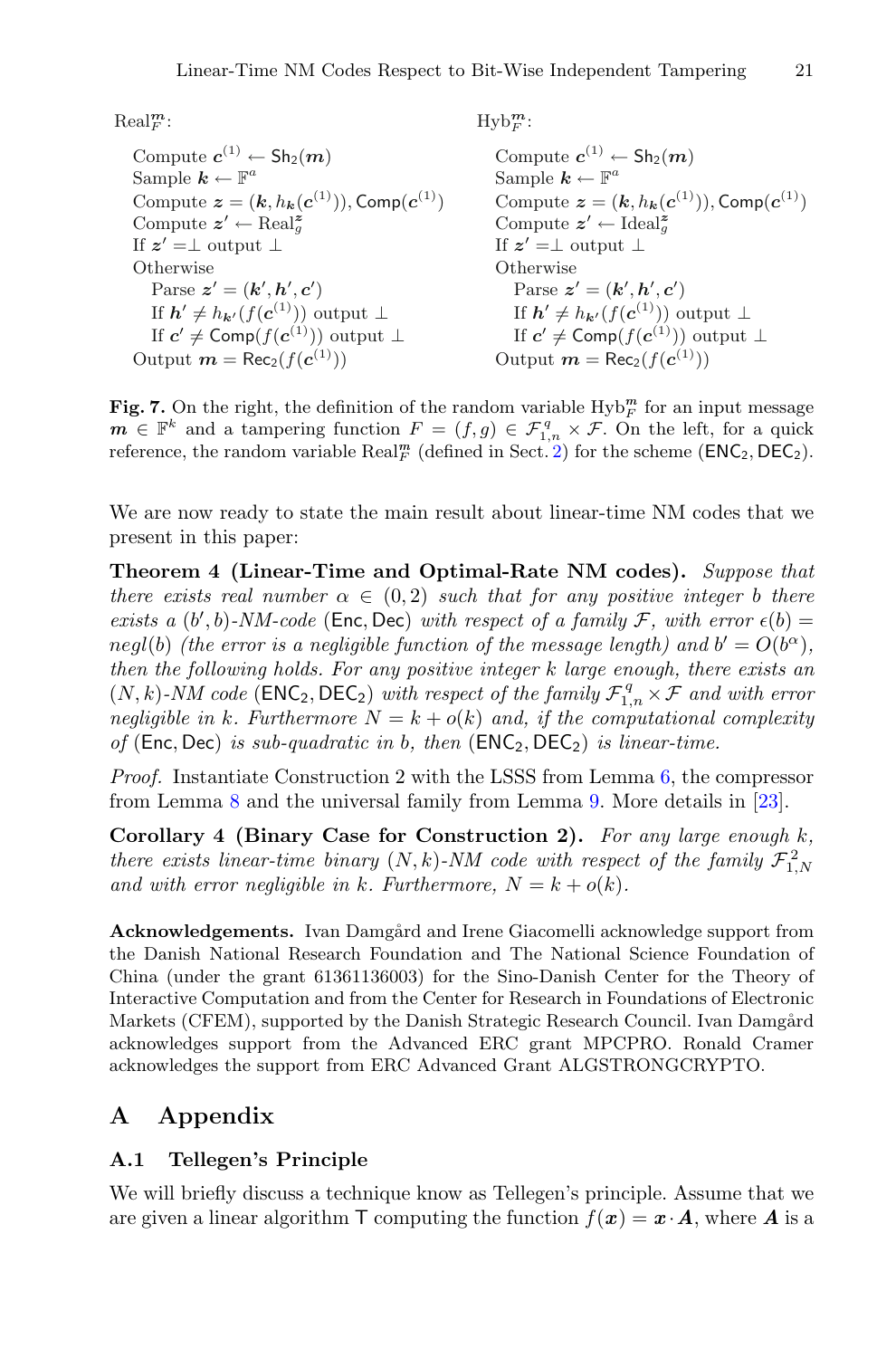$m \times n$  matrix over some ring R and x is a vector from  $R^n$ . Then we can transform T into an algorithm  $\mathsf{T}'$  computing the function  $f'(\mathbf{y}) = \mathbf{y} \cdot \mathbf{A}^{\top}$ , where  $\mathbf{y} \in R^m$  and  $\mathbf{A}^{\top}$  is the transpose of the matrix  $\mathbf{A}$ , which has the same computational T into an algorithm T' computing the function  $f'(\mathbf{y}) = \mathbf{y} \cdot \mathbf{A}^\top$ , where  $\mathbf{y} \in R^m$ complexity as T. We will discuss this transformation for arithmetic circuits. We can decompose a circuit into a sequence of elementary instructions  $\phi_i$ , where each  $\phi_i$  is a linear transformation on all the wires. We can thus write the matrix  $\vec{A}$  as  $\vec{A} = \phi_n \cdot \phi_{n-1} \cdots \phi_2 \cdot \phi_1$ . Transposing  $\vec{A}$  immediately yields  $\vec{A}^{\top} = \phi_1^{\top} \cdot \vec{A}$  $\phi_2^{\perp} \cdots \phi_{n-1}^{\perp} \cdot \phi_n^{\perp}$ . Thus, we only have to consider the effect of transposition to the elementary instructions  $\phi_i$ .

- Instruction  $\phi_i$  multiplies a wire x with a constant  $\alpha \in R$  and writes the output in the same register. In this case  $\phi_i^+ = \phi_i$ , as the transformation matrix  $\phi_i$  is diagonal and thus symmetric.
- Instruction  $\phi_i$  adds wire *y* to wire *x*. In this case  $\phi_i^{\top}$  adds wire *x* to wire *y*.

These two instructions are sufficient to implement any linear transformation. For instance, to clear an (auxiliary) register, simply multiply it by 0. We summarize this in the following Lemma.

**Lemma 10 (Tellegen's Principle**  $[42]$ ). Let  $T(x)$  be a linear arithmetic cir*cuit or linear RAM algorithm computing the function*  $\mathbf{x} \cdot \mathbf{A}$ *. Then there exists a linear arithmetic circuit*  $T'(\mathbf{y})$  *that computes the function*  $\mathbf{y} \cdot \mathbf{A}^{\top}$  *and has the*<br>same computational complexity as  $\mathbf{T}$ *same computational complexity as* T*.*

## **References**

- <span id="page-21-4"></span>1. Aggarwal, D., Agrawal, S., Gupta, D., Maji, H.K., Pandey, O., Prabhakaran, M.: Optimal computational split-state non-malleable codes. In: Kushilevitz, E., Malkin, T. (eds.) TCC 2016. LNCS, vol. 9563, pp. 393–417. Springer, Heidelberg (2016). [https://doi.org/10.1007/978-3-662-49099-0](https://doi.org/10.1007/978-3-662-49099-0_15) 15
- <span id="page-21-3"></span>2. Aggarwal, D., Briët, J.: Revisiting the sanders-bogolyubov-ruzsa theorem in  $fp<sup>n</sup>$ and its application to non-malleable codes. In: IEEE International Symposium on Information Theory, ISIT 2016, Barcelona, Spain, 10–15 July 2016, pp. 1322–1326 (2016)
- <span id="page-21-0"></span>3. Aggarwal, D., Dodis, Y., Kazana, T., Obremski, M.: Non-malleable reductions and applications. In: Proceedings of the Forty-Seventh Annual ACM on Symposium on Theory of Computing, STOC 2015, Portland, OR, USA, 14–17 June 2015, pp. 459–468 (2015)
- <span id="page-21-2"></span>4. Aggarwal, D., Dodis, Y., Lovett, S.: Non-malleable codes from additive combinatorics. In: Proceedings of the 46th Annual ACM Symposium on Theory of Computing, STOC 2014, pp. 774–783. ACM, New York (2014)
- <span id="page-21-1"></span>5. Aggarwal, D., Dziembowski, S., Kazana, T., Obremski, M.: Leakage-resilient non-malleable codes. In: Dodis, Y., Nielsen, J.B. (eds.) TCC 2015. LNCS, vol. 9014, pp. 398–426. Springer, Heidelberg (2015). [https://doi.org/10.1007/](https://doi.org/10.1007/978-3-662-46494-6_17) [978-3-662-46494-6](https://doi.org/10.1007/978-3-662-46494-6_17) 17
- <span id="page-21-5"></span>6. Aggarwal, D., Kazana, T., Obremski, M.: Inception makes non-malleable codes stronger. IACR Cryptology ePrint Arch. **2015**, 1013 (2015)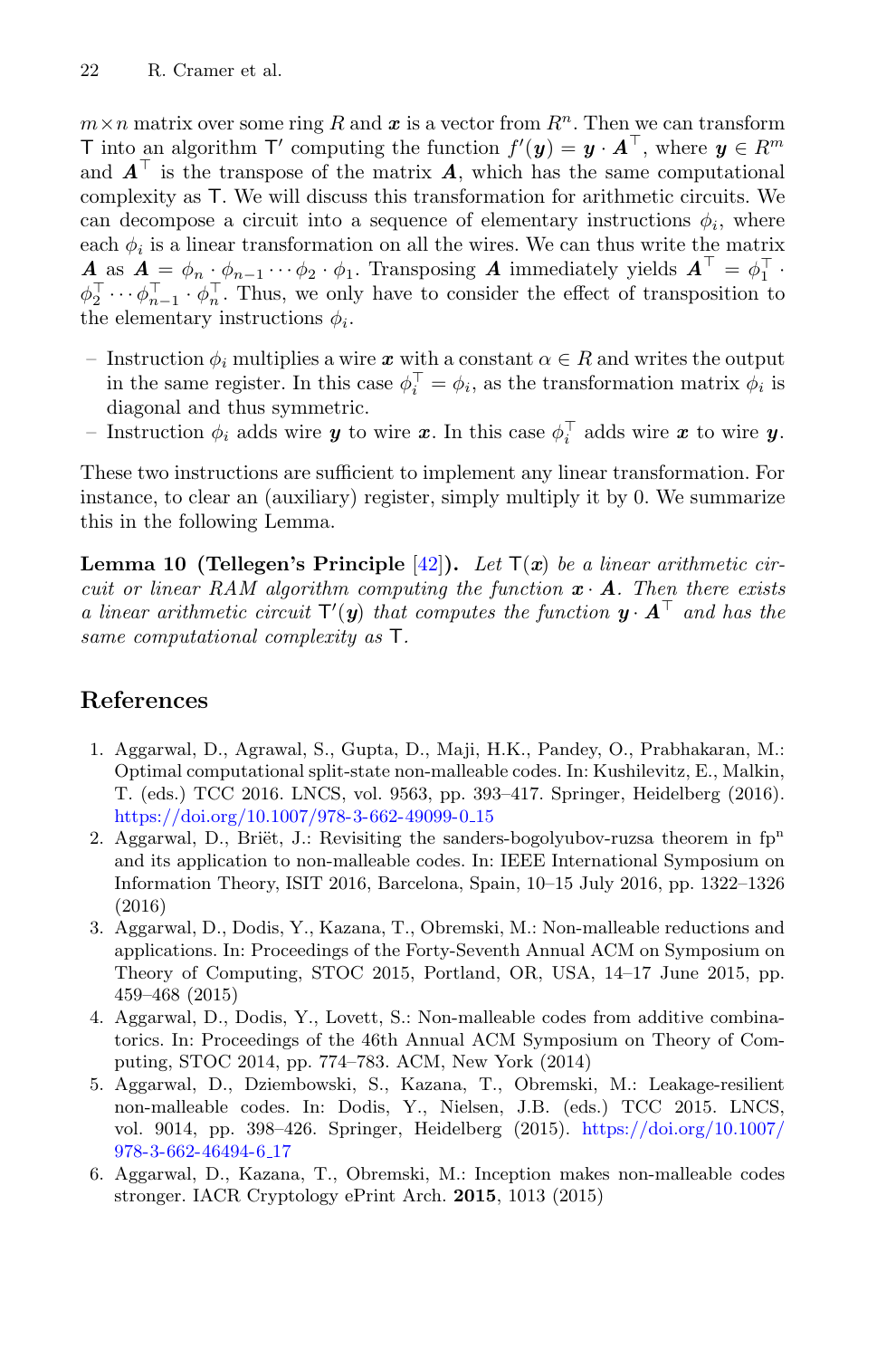- <span id="page-22-0"></span>7. Agrawal, S., Gupta, D., Maji, H.K., Pandey, O., Prabhakaran, M.: Explicit nonmalleable codes against bit-wise tampering and permutations. In: Gennaro, R., Robshaw, M. (eds.) CRYPTO 2015. LNCS, vol. 9215, pp. 538–557. Springer, Heidelberg (2015). [https://doi.org/10.1007/978-3-662-47989-6](https://doi.org/10.1007/978-3-662-47989-6_26) 26
- <span id="page-22-3"></span>8. Agrawal, S., Gupta, D., Maji, H.K., Pandey, O., Prabhakaran, M.: A rateoptimizing compiler for non-malleable codes against bit-wise tampering and permutations. In: Dodis, Y., Nielsen, J.B. (eds.) TCC 2015. LNCS, vol. 9014, pp. 375–397. Springer, Heidelberg (2015). [https://doi.org/10.1007/978-3-662-46494-6](https://doi.org/10.1007/978-3-662-46494-6_16) 16
- <span id="page-22-10"></span>9. Ball, M., Dachman-Soled, D., Kulkarni, M., Malkin, T.: Non-malleable codes for bounded depth, bounded fan-in circuits. In: Fischlin, M., Coron, J.-S. (eds.) EURO-CRYPT 2016. LNCS, vol. 9666, pp. 881–908. Springer, Heidelberg (2016). [https://](https://doi.org/10.1007/978-3-662-49896-5_31) [doi.org/10.1007/978-3-662-49896-5](https://doi.org/10.1007/978-3-662-49896-5_31) 31
- <span id="page-22-12"></span>10. Chandran, N., Goyal, V., Mukherjee, P., Pandey, O., Upadhyay, J.: Block-wise nonmalleable codes. In: 43rd International Colloquium on Automata, Languages, and Programming, ICALP 2016, 11–15 July 2016, Rome, Italy, pp. 31:1–31:14 (2016)
- <span id="page-22-13"></span>11. Chandran, N., Kanukurthi, B., Raghuraman, S.: Information-theoretic local nonmalleable codes and their applications. In: Kushilevitz, E., Malkin, T. (eds.) TCC 2016. LNCS, vol. 9563, pp. 367–392. Springer, Heidelberg (2016). [https://doi.org/](https://doi.org/10.1007/978-3-662-49099-0_14) [10.1007/978-3-662-49099-0](https://doi.org/10.1007/978-3-662-49099-0_14) 14
- <span id="page-22-11"></span>12. Chattopadhyay, E., Goyal, V., Li, X.: Non-malleable extractors and codes, with their many tampered extensions. In: Proceedings of the 48th Annual ACM SIGACT Symposium on Theory of Computing, STOC 2016, Cambridge, MA, USA, 18–21 June 2016, pp. 285–298 (2016)
- <span id="page-22-9"></span>13. Chattopadhyay, E., Zuckerman, D.: Non-malleable codes against constant splitstate tampering. In: 55th IEEE Annual Symposium on Foundations of Computer Science, FOCS 2014, Philadelphia, PA, USA, 18–21 October 2014, pp. 306–315 (2014)
- <span id="page-22-6"></span>14. Cheraghchi, M., Guruswami, V.: Capacity of non-malleable codes. In: Proceedings of the 5th Conference on Innovations in Theoretical Computer Science, ITCS 2014, pp. 155–168. ACM, New York (2014)
- <span id="page-22-4"></span>15. Cheraghchi, M., Guruswami, V.: Non-malleable coding against bit-wise and splitstate tampering. In: Lindell, Y. (ed.) TCC 2014. LNCS, vol. 8349, pp. 440–464. Springer, Heidelberg (2014). [https://doi.org/10.1007/978-3-642-54242-8](https://doi.org/10.1007/978-3-642-54242-8_19) 19
- <span id="page-22-7"></span>16. Cheraghchi, M., Guruswami, V.: Capacity of non-malleable codes. IEEE Trans. Inf. Theor. **62**(3), 1097–1118 (2016)
- <span id="page-22-5"></span>17. Cheraghchi, M., Guruswami, V.: Non-malleable coding against bit-wise and splitstate tampering. J. Cryptology **30**(1), 191–241 (2017)
- <span id="page-22-8"></span>18. Choi, S.G., Kiayias, A., Malkin, T.: BiTR: built-in tamper resilience. In: Lee, D.H., Wang, X. (eds.) ASIACRYPT 2011. LNCS, vol. 7073, pp. 740–758. Springer, Heidelberg (2011). [https://doi.org/10.1007/978-3-642-25385-0](https://doi.org/10.1007/978-3-642-25385-0_40) 40
- <span id="page-22-14"></span>19. Chor, B., Goldreich, O., Hasted, J., Freidmann, J., Rudich, S., Smolensky, R.: The bit extraction problem or t-resilient functions. In: 26th Annual Symposium on Foundations of Computer Science, 1985, pp. 396–407. IEEE (1985)
- <span id="page-22-1"></span>20. Coretti, S., Dodis, Y., Tackmann, B., Venturi, D.: Non-malleable encryption: simpler, shorter, stronger. In: Kushilevitz, E., Malkin, T. (eds.) TCC 2016. LNCS, vol. 9562, pp. 306–335. Springer, Heidelberg (2016). [https://doi.org/10.1007/](https://doi.org/10.1007/978-3-662-49096-9_13) [978-3-662-49096-9](https://doi.org/10.1007/978-3-662-49096-9_13) 13
- <span id="page-22-2"></span>21. Coretti, S., Maurer, U., Tackmann, B., Venturi, D.: From single-bit to multi-bit public-key encryption via non-malleable codes. In: Dodis, Y., Nielsen, J.B. (eds.) TCC 2015. LNCS, vol. 9014, pp. 532–560. Springer, Heidelberg (2015). [https://](https://doi.org/10.1007/978-3-662-46494-6_22) [doi.org/10.1007/978-3-662-46494-6](https://doi.org/10.1007/978-3-662-46494-6_22) 22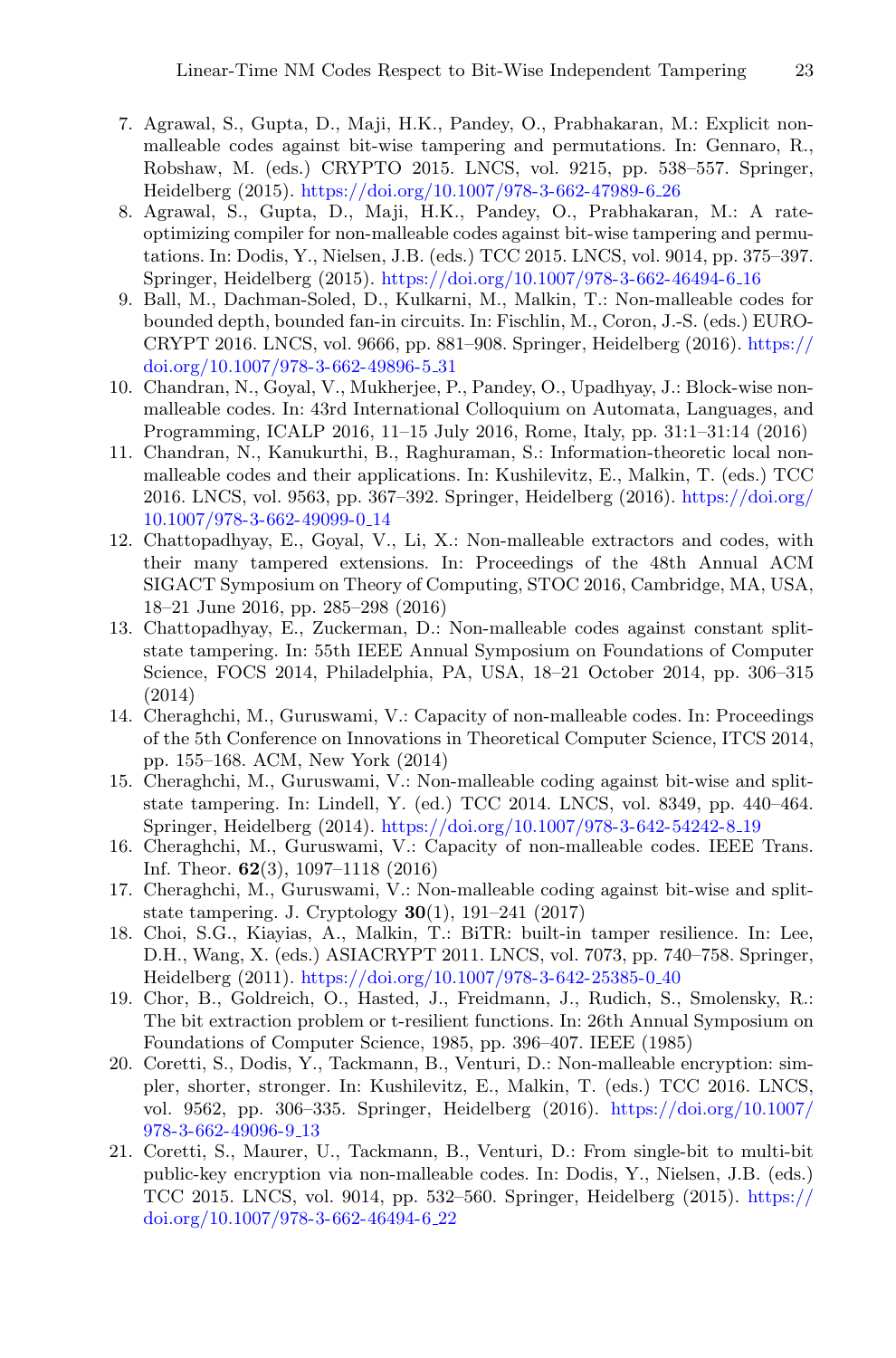- <span id="page-23-5"></span>22. Cramer, R., Damgård, I.B., Döttling, N., Fehr, S., Spini, G.: Linear secret sharing schemes from error correcting codes and universal hash functions. In: Oswald, E., Fischlin, M. (eds.) EUROCRYPT 2015. LNCS, vol. 9057, pp. 313–336. Springer, Heidelberg (2015). [https://doi.org/10.1007/978-3-662-46803-6](https://doi.org/10.1007/978-3-662-46803-6_11) 11
- <span id="page-23-12"></span>23. Cramer, R., Damgård, I., Döttling, N., Giacomelli, I., Xing, C.: Linear-time nonmalleable codes in the bit-wise independent tampering model. IACR Cryptology ePrint Archive 2016/397
- <span id="page-23-1"></span>24. Cramer, R., Dodis, Y., Fehr, S., Padró, C., Wichs, D.: Detection of algebraic manipulation with applications to robust secret sharing and fuzzy extractors. In: Smart, N. (ed.) EUROCRYPT 2008. LNCS, vol. 4965, pp. 471–488. Springer, Heidelberg (2008). [https://doi.org/10.1007/978-3-540-78967-3](https://doi.org/10.1007/978-3-540-78967-3_27) 27
- <span id="page-23-10"></span>25. Dachman-Soled, D., Kulkarni, M., Shahverdi, A.: Tight upper and lower bounds for leakage-resilient, locally decodable and updatable non-malleable codes. In: Fehr, S. (ed.) PKC 2017. LNCS, vol. 10174, pp. 310–332. Springer, Heidelberg (2017). [https://doi.org/10.1007/978-3-662-54365-8](https://doi.org/10.1007/978-3-662-54365-8_13)<sub>-13</sub>
- <span id="page-23-11"></span>26. Dachman-Soled, D., Liu, F.-H., Shi, E., Zhou, H.-S.: Locally decodable and updatable non-malleable codes and their applications. In: Dodis, Y., Nielsen, J.B. (eds.) TCC 2015. LNCS, vol. 9014, pp. 427–450. Springer, Heidelberg (2015). [https://](https://doi.org/10.1007/978-3-662-46494-6_18) [doi.org/10.1007/978-3-662-46494-6](https://doi.org/10.1007/978-3-662-46494-6_18) 18
- <span id="page-23-3"></span>27. Dav`ı, F., Dziembowski, S., Venturi, D.: Leakage-resilient storage. In: Garay, J.A., De Prisco, R. (eds.) SCN 2010. LNCS, vol. 6280, pp. 121–137. Springer, Heidelberg (2010). [https://doi.org/10.1007/978-3-642-15317-4](https://doi.org/10.1007/978-3-642-15317-4_9) 9
- <span id="page-23-4"></span>28. Druk, E., Ishai, Y.: Linear-time encodable codes meeting the gilbert-varshamov bound and their cryptographic applications. In: Innovations in Theoretical Computer Science, ITCS 2014, Princeton, NJ, USA, 12–14 January 2014, pp. 169–182 (2014)
- <span id="page-23-6"></span>29. Dziembowski, S., Kazana, T., Obremski, M.: Non-malleable codes from twosource extractors. In: Canetti, R., Garay, J.A. (eds.) CRYPTO 2013. LNCS, vol. 8043, pp. 239–257. Springer, Heidelberg (2013). [https://doi.org/10.1007/](https://doi.org/10.1007/978-3-642-40084-1_14) [978-3-642-40084-1](https://doi.org/10.1007/978-3-642-40084-1_14) 14
- <span id="page-23-0"></span>30. Dziembowski, S., Pietrzak, K., Wichs, D.: Non-malleable codes. In: Innovations in Computer Science - ICS 2010, Tsinghua University, Beijing, China, 5–7 January 2010, Proceedings, pp. 434–452 (2010)
- <span id="page-23-8"></span>31. Faonio, A., Nielsen, J.B.: Non-malleable codes with split-state refresh. In: Public-Key Cryptography - PKC 2017–20th IACR International Conference on Practice and Theory in Public-Key Cryptography, Amsterdam, The Netherlands, 28–31 March 2017, Proceedings, Part I, pp. 279–309 (2017)
- <span id="page-23-7"></span>32. Faust, S., Mukherjee, P., Nielsen, J.B., Venturi, D.: Continuous non-malleable codes. In: Lindell, Y. (ed.) TCC 2014. LNCS, vol. 8349, pp. 465–488. Springer, Heidelberg (2014). [https://doi.org/10.1007/978-3-642-54242-8](https://doi.org/10.1007/978-3-642-54242-8_20) 20
- <span id="page-23-2"></span>33. Faust, S., Mukherjee, P., Venturi, D., Wichs, D.: Efficient non-malleable codes and key-derivation for poly-size tampering circuits. In: Nguyen, P.Q., Oswald, E. (eds.) EUROCRYPT 2014. LNCS, vol. 8441, pp. 111–128. Springer, Heidelberg (2014). [https://doi.org/10.1007/978-3-642-55220-5](https://doi.org/10.1007/978-3-642-55220-5_7) 7
- <span id="page-23-13"></span>34. Goldreich, O.: Modern Cryptography, Probabilistic Proofs and Pseudorandomness, Algorithms and Combinatorics, vol. 17. Springer, Heidelberg (1998)
- <span id="page-23-9"></span>35. Goyal, V., Khurana, D., Sahai, A.: Breaking the three round barrier for nonmalleable commitments. In: IEEE 57th Annual Symposium on Foundations of Computer Science, FOCS 2016, 9–11 October 2016, Hyatt Regency, New Brunswick, New Jersey, USA, pp. 21–30 (2016)